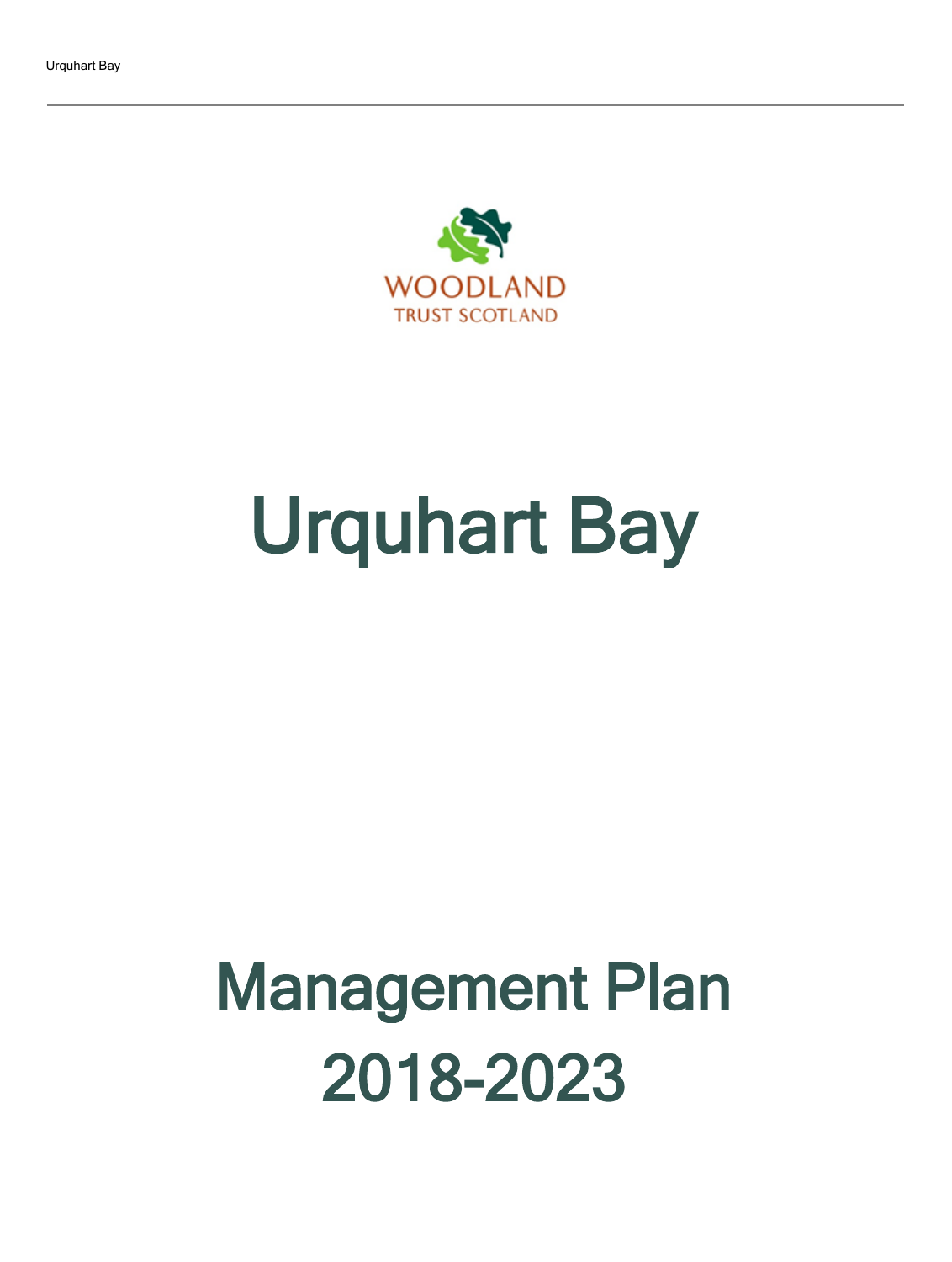### MANAGEMENT PLAN - CONTENTS PAGE

ITEM Page No.

Introduction

Plan review and updating

### Woodland Management Approach

**Summary** 

- 1.0 Site details
- 2.0 Site description
	- 2.1 Summary Description
	- 2.2 Extended Description
- 3.0 Public access information
	- 3.1 Getting there
	- 3.2 Access / Walks
- 4.0 Long term policy
- 5.0 Key Features
	- 5.1 Ancient Semi Natural Woodland
	- 5.2 Connecting People with woods & trees
- 6.0 Work Programme

Appendix 1: Compartment descriptions **Glossary** 

### MAPS

Access Conservation Features Management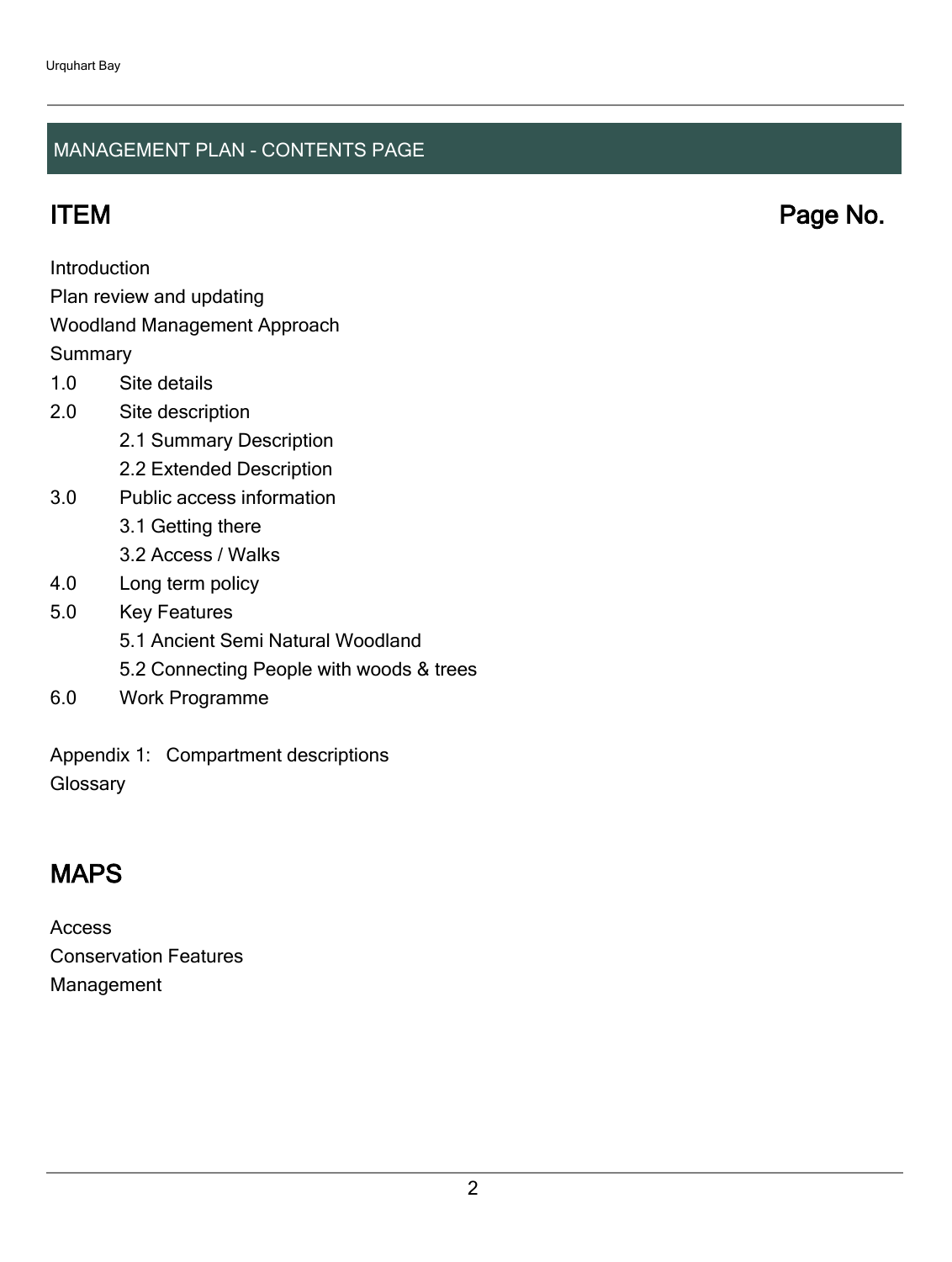## THE WOODLAND TRUST

### INTRODUCTION

The Trust's corporate aims and management approach guide the management of all the Trust's properties, and are described on Page 4. These determine basic management policies and methods, which apply to all sites unless specifically stated otherwise. Such policies include free public access; keeping local people informed of major proposed work; the retention of old trees and dead wood; and a desire for management to be as unobtrusive as possible. The Trust also has available Policy Statements covering a variety of woodland management issues.

The Trust's management plans are based on the identification of Key Features for the site and setting objectives for their management. A monitoring programme (not included in this plan) ensures that these objectives are met and any necessary management works are carried out.

Any legally confidential or sensitive species information about this site is not included in this version of the plan.

### PLAN REVIEW AND UPDATING

The information presented in this Management plan is held in a database which is continuously being amended and updated on our website. Consequently this printed version may quickly become out of date, particularly in relation to the planned work programme and on-going monitoring observations. Please either consult The Woodland Trust website [www.woodlandtrust.org.uk](http://www.woodlandtrust.org.uk/) or contact the Woodland Trust [\(wopsmail@woodlandtrust.org.uk](mailto:wopsmail@woodlandtrust.org.uk)) to confirm

details of the current management programme.

There is a formal review of this plan every 5 years and a summary of monitoring results can be obtained on request.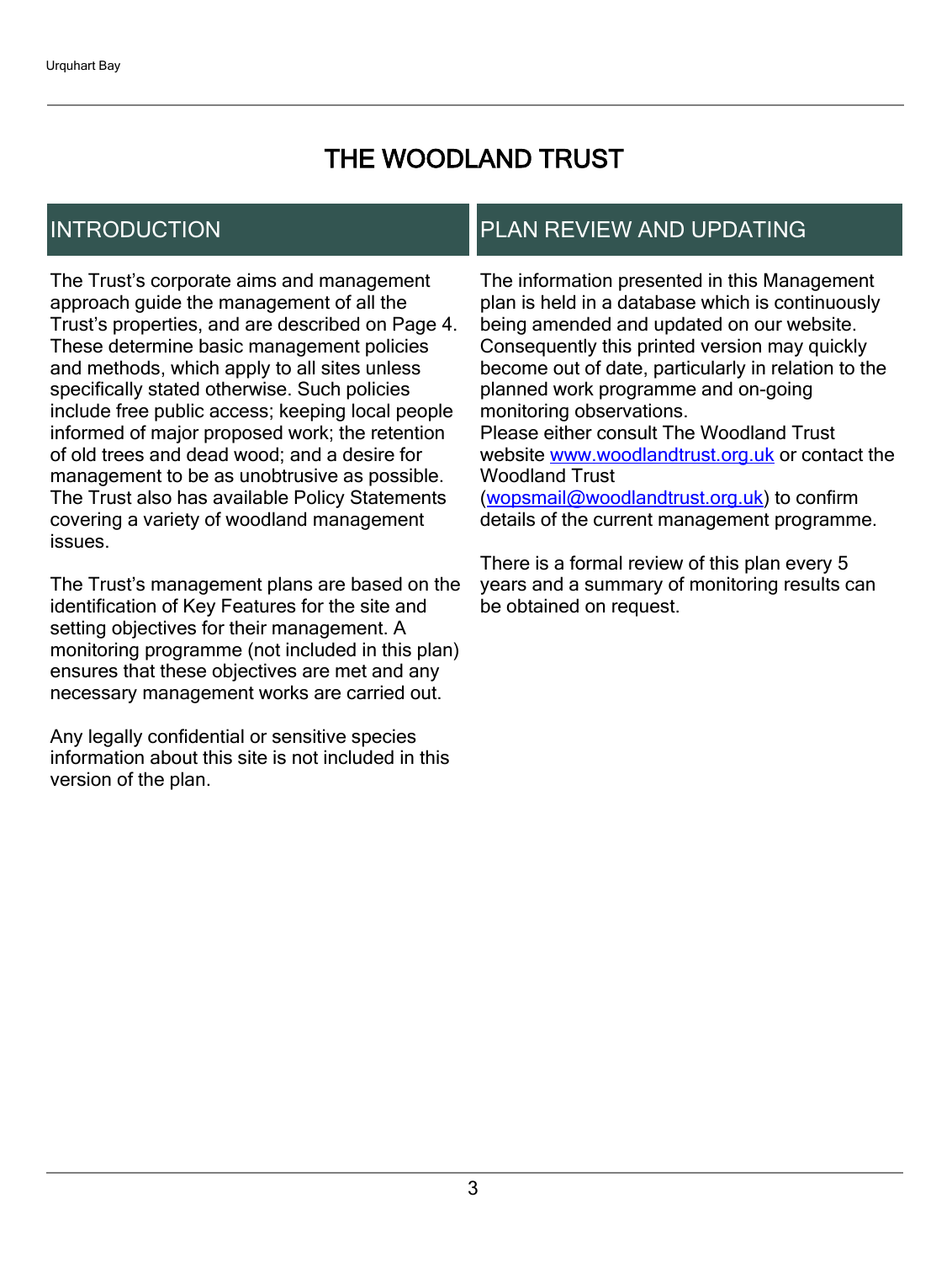### WOODLAND MANAGEMENT APPROACH

The management of our woods is based on our charitable purposes, and is therefore focused on improving woodland biodiversity and increasing peoples' understanding and enjoyment of woodland. Our strategic aims are to:

- Protect native woods, trees and their wildlife for the future
- Work with others to create more native woodlands and places rich in trees
- Inspire everyone to enjoy and value woods and trees

All our sites have a management plan which is freely accessible via our website [www.woodlandtrust.org.uk.](http://www.woodlandtrust.org.uk/) Our woods are managed to the UK Woodland Assurance Standard (UKWAS) and are certified with the Forest Stewardship Council® (FSC®) under licence FSC-C009406 and through independent audit.

In addition to the guidelines below we have specific guidance and policies on issues of woodland management which we review and update from time to time.

We recognise that all woods are different and that the management of our sites should also reflect their local landscape and where appropriate support local projects and initiatives. Guidelines like these provide a necessary overarching framework to guide the management of our sites but such management also requires decisions based on local circumstances and our Site Manager's intimate knowledge of each site.

The following guidelines help to direct our woodland management:

- 1. Our woods are managed to maintain their intrinsic key features of value and to reflect those of the surrounding landscape. We intervene when there is evidence that it is necessary to maintain or improve biodiversity and to further the development of more resilient woods and landscapes.
- 2. We establish new native woodland using both natural regeneration and tree planting, but largely the latter, particularly when there are opportunities for involving people.
- 3. We provide free public access to woods for quiet, informal recreation and our woods are managed to make them accessible, welcoming and safe.
- 4. The long term vision for our non-native plantations on ancient woodland sites is to restore them to predominantly native species composition and semi-natural structure, a vision that equally applies to our secondary woods.
- 5. Existing semi-natural open-ground and freshwater habitats are restored and maintained wherever their management can be sustained and new open ground habitats created where appropriate.
- 6. The heritage and cultural value of sites is taken into account in our management and, in particular, our ancient trees are retained for as long as possible.
- 7. Woods can offer the potential to generate income both from the sustainable harvesting of wood products and the delivery of other services. We will therefore consider the potential to generate income from our estate to help support our aims.
- 8. We work with neighbours, local people, organisations and other stakeholders in developing the management of our woods. We recognise the benefits of local community woodland ownership and management. Where appropriate we allow our woods to be used to support local woodland, conservation, education and access initiatives.
- 9. We use and offer the estate where appropriate, for the purpose of demonstration, evidence gathering and research associated with the conservation, recreational and sustainable management of woodlands. In particular we will develop and maintain a network of long-term monitoring sites across the estate.
- 10 Any activities we undertake will conform to sustainable forest management principles, be appropriate for the site and will be balanced with our primary objectives of enhancing the biodiversity and recreational value of our woods and the wider landscapes.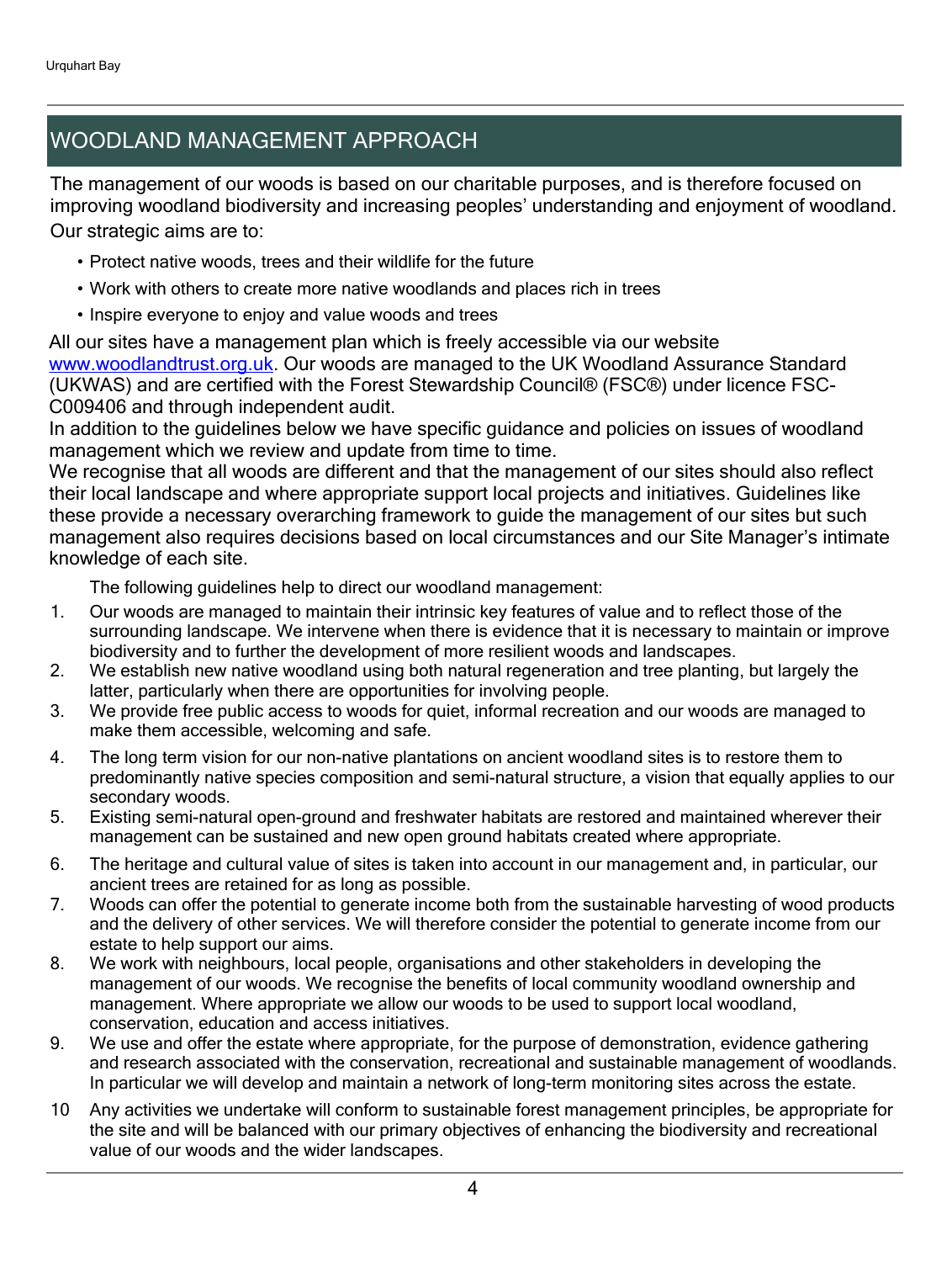### SUMMARY

This public management plan briefly describes the site, specifically mentions information on public access, sets out the long term policy and lists the Key Features which drive management actions. The Key Features are specific to this site - their significance is outlined together with their long (50 year+) and short (5 year) term objectives. The short term objectives are complemented by a detailed Work Programme for the period of this management plan. Detailed compartment descriptions are listed in the appendices which include any major management constraints and designations. A short glossary of technical terms is at the end. The Key Features and general woodland condition of this site are subject to a formal monitoring programme which is maintained in a central database. A summary of monitoring results is available on request.

### 1.0 SITE DETAILS

| Site name:      | <b>Urguhart Bay</b>                                                                                                                                                   |
|-----------------|-----------------------------------------------------------------------------------------------------------------------------------------------------------------------|
| Location:       | Drumnadrochit                                                                                                                                                         |
| Grid reference: | NH519297, OS 1:50,000 Sheet No. 26                                                                                                                                    |
| Area:           | 22.90 hectares (56.59 acres)                                                                                                                                          |
| Designations:   | Ancient Semi Natural Woodland, Ancient Woodland Site, Candidate<br>Special Area of Conservation, Site of Special Scientific Interest,<br>Special Area of Conservation |

### 2.0 SITE DESCRIPTION

### 2.1 Summary Description

On the banks of Loch Ness, Urquhart Bay is one of the best examples of surviving ancient wet woodland in Europe. Tree species include alder, ash, bird cherry and white willow. Footpaths form a rough figure of eight through the centre of the wood.

### 2.2 Extended Description

Urquhart Bay Wood, locally known as 'The Cover', is one of very few intact floodplain or alluvial woodlands remaining in the UK; a habitat which is considered to be rare throughout Europe. It can be described as a 'carr' i.e. a wet woodland which is hydrologically connected with a river system. The Woodland Trust acquired the site in in 1988, adding a second parcel in 1991. The 23 hectares now in Woodland Trust ownership are part of a larger woodland, which is designated as a Site of Scientific Interest (SSSI) and a Special Area of Conservation (SAC). These woods are recorded on the Ancient Woodland Inventory as 'Ancient Semi-Natural Woodland', and are part of a major concentration of ancient woodlands along Loch Ness and in neighbouring glens, including Glen Urquhart and Glen Affric.

The wood was once part of the Glen Urquhart Estate - originally granted to the Earls of Seaforth by King James IV in 1509, and finally broken up after the second world war. Much of the estate was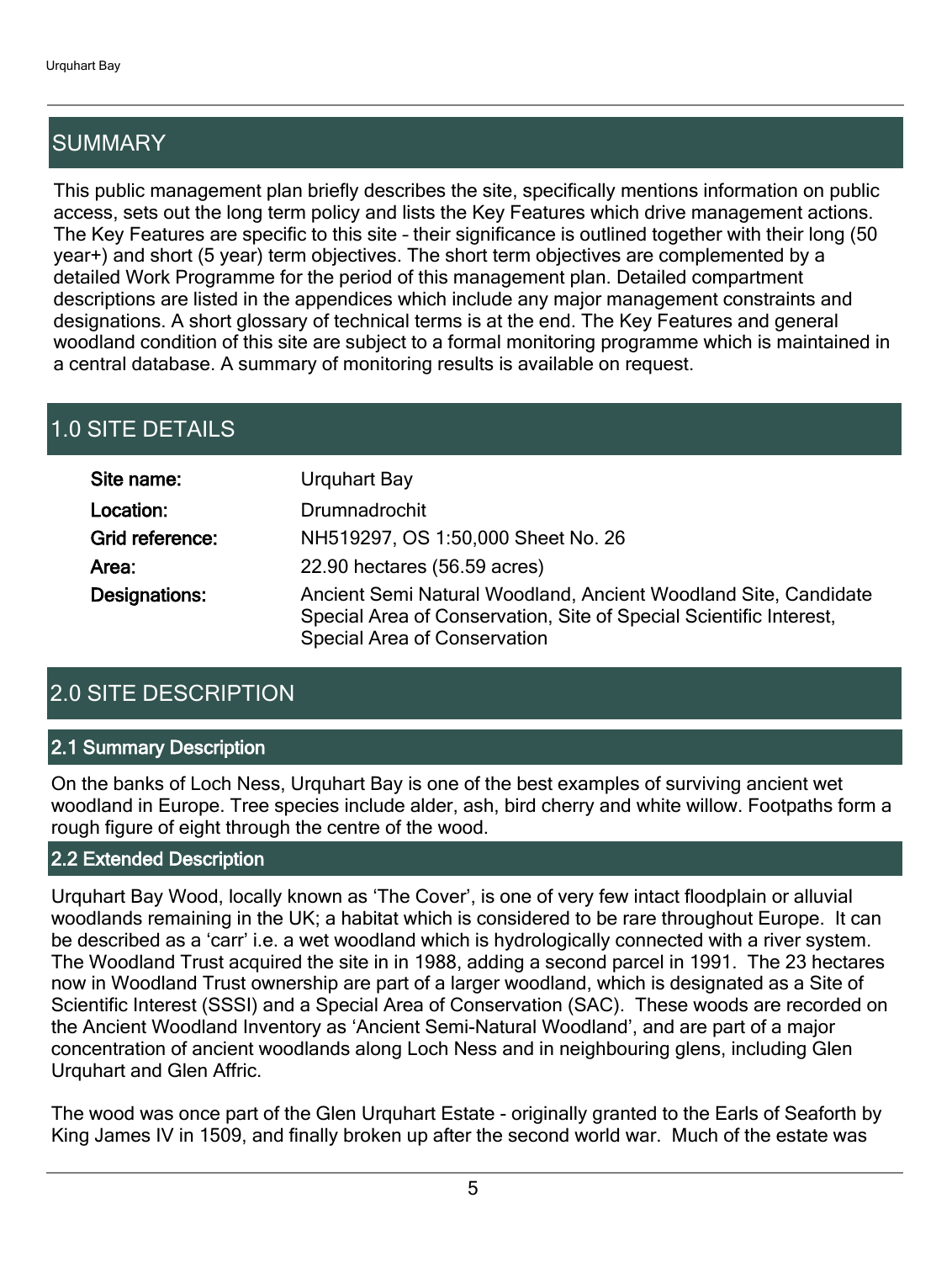planted with both native and exotic species during the mid to late 18th century by the then laird Sir James Grant, who resided at nearby Balmacaan House (now demolished) where the woodlands are also in Woodland Trust care. There were periods of felling at Urquhart Bay, mainly ash and elm in the 18th and 19th century, and also replanting with sycamore in the 18th century; but the site has remained relatively untouched due to its frequent flooding.

The wood is situated on a flat low-lying area of alluvial sand and gravel deposits between the deltas of the Rivers Coiltie and Enrick, where they flow into Loch Ness. These are very dynamic river systems; floods cause frequent changes in the river channels and leave accumulations of fallen trees and woody debris in their wake. Soils are generally thin, but lower lying areas are periodically overlaid with flood-borne, nutrient-rich, organic material. The changing stream channel patterns produce shingle banks and redundant river channels with static ponds. Accumulations of woody debris, either wholly or partially within rivers, are an important feature of the site; influencing siltation and erosion patterns as well as colonisation and succession of woodland species.

There is a graduation from the seasonally flooded alderwood and fen communities, to more mixed broadleaved woodland on the drier ground further inland. The principal tree species are alder and ash, along with a proportion of bird cherry, hazel, blackthorn, white willow and goat willow, and smaller numbers of wych elm, gean, holly, rowan and elder. The woodland has a reasonably diverse age structure, with steady recruitment from seedling regeneration, notably bird cherry. Mature sycamore were removed through a programme of felling, ring barking and stem injection from 2001-2012. Sycamore continues to regenerate, however, and remains a feature of other woodlands throughout the catchment.

The ground flora is diverse and typical of alluvial woodland. It includes a number of characteristic 'ancient woodland' species, such as dog's mercury, which, along with bluebells and ferns, carpets swathes of the woodland floor in spring. Colonisation by non-native, garden-origin species has been a long-term feature of the woods, exacerbated by the frequent flooding which deposits seeds washed downriver on bare, newly eroded ground. An on-going project, led by Coille Alba, is aimed at eliminating the most invasive of the non-natives species from the entire river catchment area. Control methods in the past 3 years have included herbicide application (Japanese knotweed, white butterbur) and cutting, uprooting and grazing (Himalayan balsam).

There is a significant lichen community within the wood reflecting its antiquity and long term woodland cover. A lichen survey of Urquhart Bay Wood (Coppins 2001) recorded 130 epiphytic taxa and assessed the woodland as being of 'Regional Importance' for its lichen flora. Several notable 'old woodland' species were recorded, of which the most significant is Pannaria ignobilis (Red Data Book category- Vulnerable).

Blackcap, willow and wood warbler, spotted and pied flycatcher are present during the summer months, with great spotted woodpecker and buzzard all year round. European protected species, otter and bats, are present in the wood, along with other mammals including hare, roe deer and mink. Important invertebrates have been recorded, including crane fly, hoverfly and snipe fly species.

The site is clearly visible from any elevated vantage point in the valley around Drumnadrochit including the A82 Loch Ness tourist route - and constitutes an important feature in the landscape.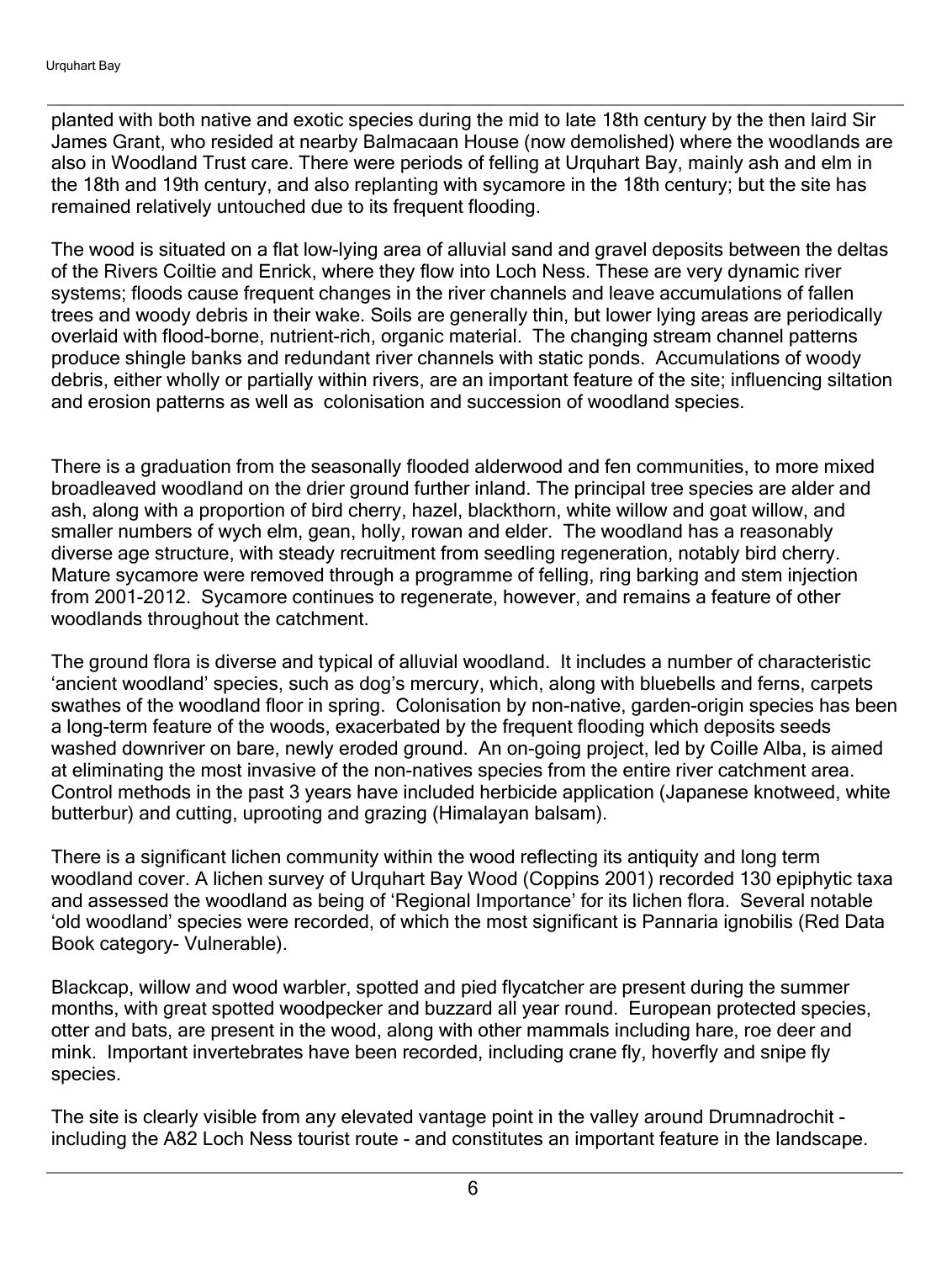The 2 km path network is well used by the local community and visitors, as well as horse riders from the neighbouring riding centre. There are no footpaths in the north-western section of the wood, nor on the wooded islands by Loch Ness on the east side of the site. In recent years a footbridge gave access over the River Coiltie to Loch Ness; however this was removed in 2007 for safety reasons. Access through the woods to Loch Ness is a key aspiration in the local area, and there is an ongoing, community-led initiative to develop and deliver a new bridge project

### 3.0 PUBLIC ACCESS INFORMATION

### 3.1 Getting there

#### General location

Urquhart Bay Wood is situated on the Eastern outskirts of the village of Drumnadrochit by Loch Ness on the A82. The wood is approximately 1km along a sign-posted route from the Tourist Information Centre (TIC) in the middle of the village. From the TIC head south on the A82 for approximately 250m, then turn first left into Kilmore Road. Access to the woods is beside Kilmore Graveyard, approximately 750m after the turn off.

#### Paths & entrances:

The paths within the wood are reached by using the flat firm gravel and tarmac path, with two pedestrian sprung gates to the edge of the wood. From there, two looped routes are shown on the Orientation Panel. The shorter loop paths are wide, firm, gravel or sandy surfaced with some sections becoming loose and uneven seasonally due to water erosion. The longer loop is mostly flat and firm with a gravel or sandy surface with one section being rough and rocky. During high water, much of the path network may be under water, or become rapidly eroded. Great care must be taken when using these sections of paths as the speed and colour of the water can mean that it is not possible to see if the path has been eroded.

#### Parking

A Highland Council parking area for up to twelve cars is available at Kilmore Graveyard. Additional public parking is available at the Tourist Information Centre in the village centre, approximately 1km from the wood.

#### Public Transport:

Regular bus and coach services are available from Inverness to Drumnadrochit. The village is also on the main coach routes from Inverness to Portree on Skye and to Fort William. All services stop close to the Tourist Information Centre in the middle of Drumnadrochit approximately 1 km from the wood.

For further information contact Traveline tel. 0871 200 2233 www.travelinescotland.com

#### Public Toilets

Accessible public toilets are available at the Tourist Information Centre in the centre of Drumnadrochit, approximately 1km from the wood.

#### Additional Information

There is an Orientation board at the entrance to the wood. In 2019, a leaflet will be available showing Urquhart Bay, Balmacaan, and Abriachan Woods.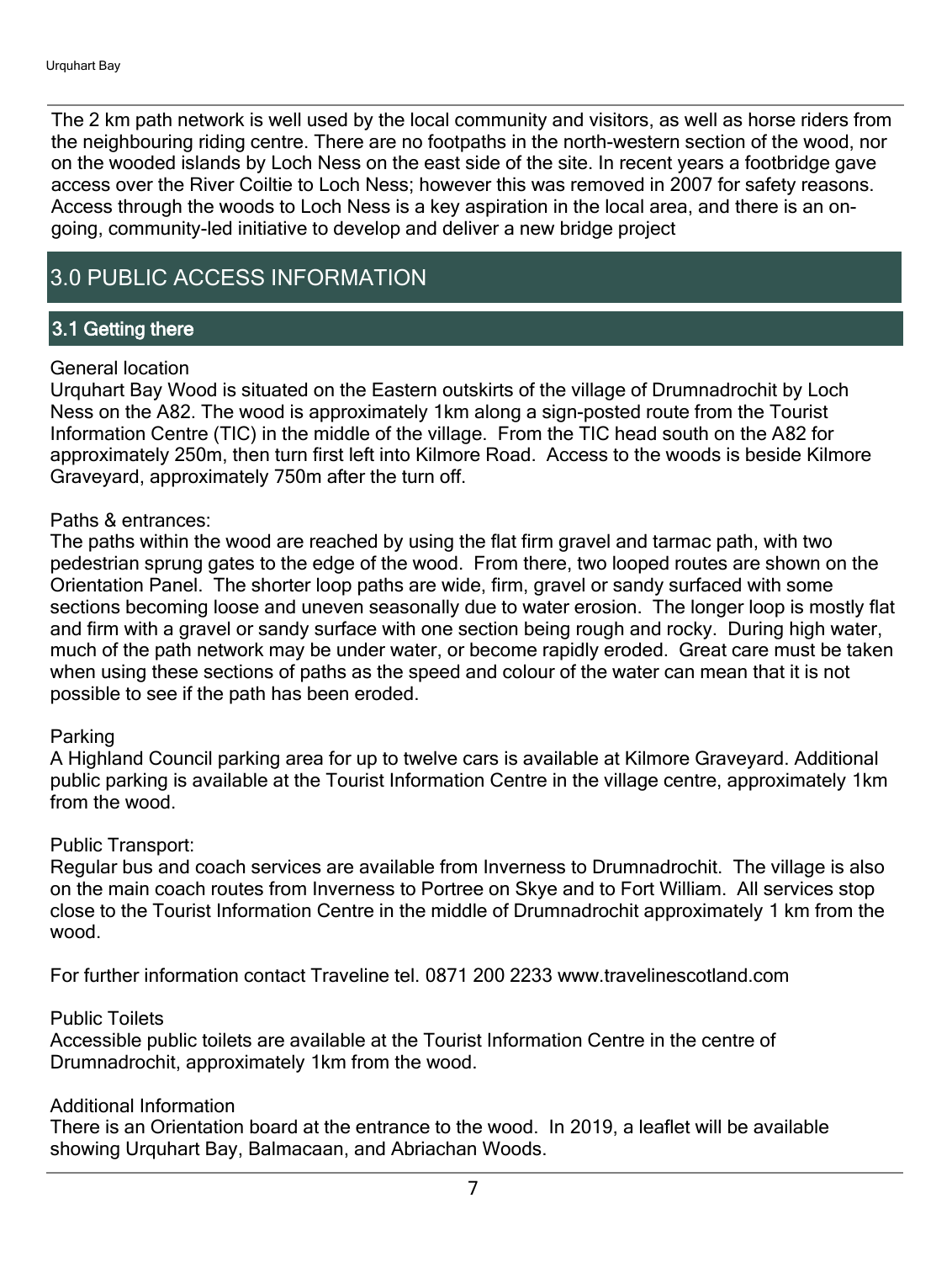### 3.2 Access / Walks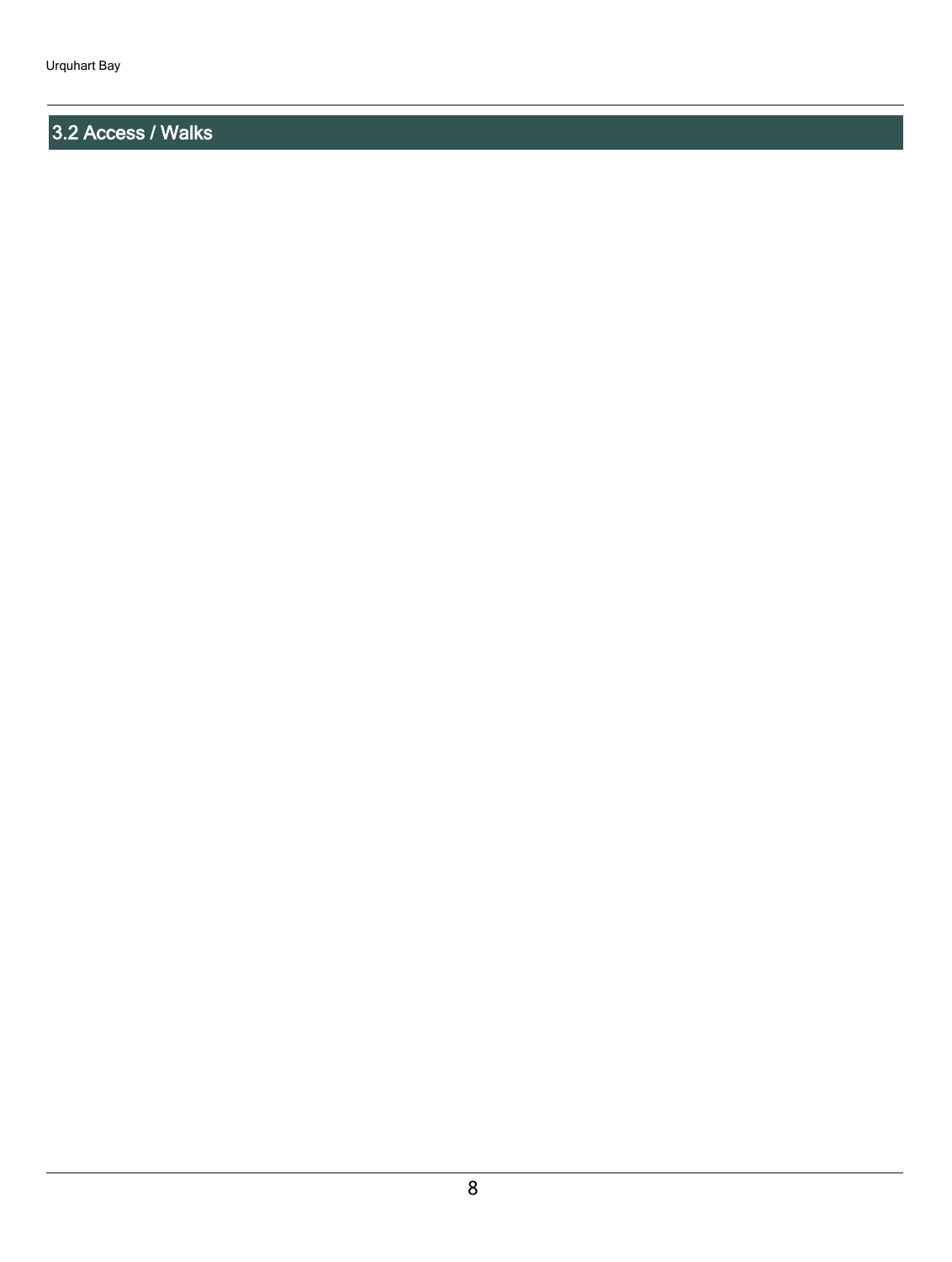### 4.0 LONG TERM POLICY

The long term vision for Urquhart Bay Wood (50 years plus) is for a biologically-rich, alluvial woodland, which forms part of a functional woodland habitat network on the north western shore of Loch Ness.

The processes of natural succession will remain dynamic within the woodland resulting in evolving age structures and densities of predominantly native cover. There will be a secure, vigorous and diverse ground flora characteristic of wet woodland (NVC W7 & W9). The canopy will be punctuated with frequent mature and over-mature trees and there will be frequent standing and fallen deadwood.

Natural processes associated with the functioning of alluvial woodland, such as flooding, movement of river channels and accumulation of woody debris will remain a significant influence on the site

The woodland will provide an area of quiet informal recreation to a wide range of users, both from the local community and from further afield. Paths will provide loop routes suitable for walkers and horse riders, and link to the surrounding path network. Interpretation will be maintained and renewed as required to highlight the conservation value of the site.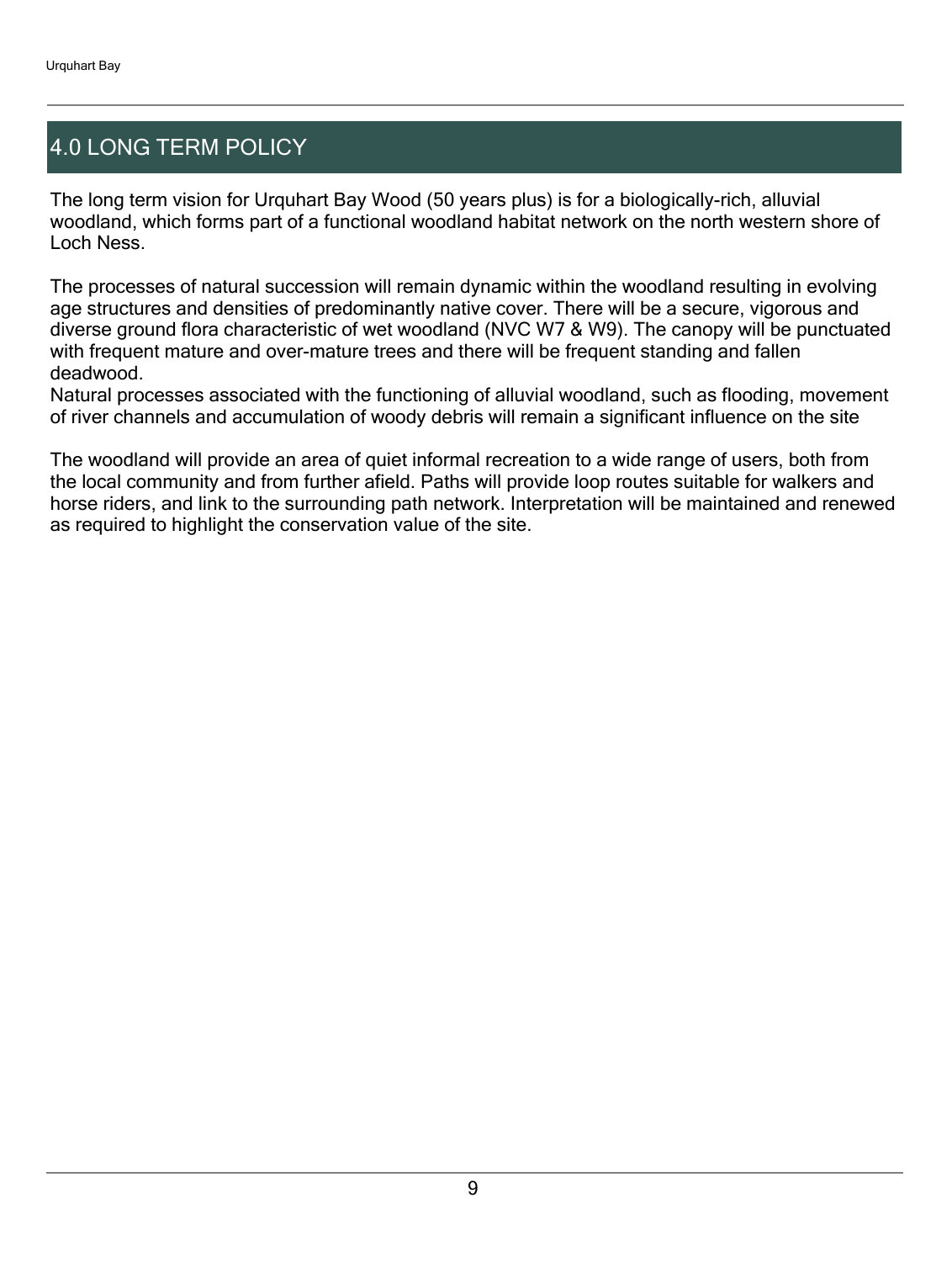### 5.0 KEY FEATURES

The Key Features of the site are identified and described below. They encapsulate what is important about the site. The short and long-term objectives are stated and any management necessary to maintain and improve the Key Feature.

### 5.1 Ancient Semi Natural Woodland

### **Description**

Urquhart Bay Wood is a fantastic example of an intact ancient semi-natural alluvial woodland. The canopy is mostly made up of alder and ash, with a number of other native deciduous species well represented. The site is sandwiched between two dynamic rivers, the River Enrick to the North and River Coiltie to the South, which meet on the Eastern edge of the site and acts as a delta floodplain on the edge of Loch Ness. The dynamic nature of these rivers has resulted in a long history of erosion and deposition of sand, gravels, and seed from other location up stream. This process continues with erosion of river banks and deposition throughout the woodland. These new bare areas are quickly colonised by non-native plant species, as well as alder.

There is a well-balanced age structure and adequate natural regeneration of native tree species, as browsing by deer is very low due to the human disturbance throughout much of the site. While ancient woodland ground flora is well represented throughout much of the site, this is threatened by established non-native plant species, with the potential for new species being brought downstream.

Lower plants are well represented in the woodland, due to the closed canopy woodland structure, and the humid microclimate created being within close proximity to the rivers and Loch Ness. These species thrive, not only on the ash, and alder, but on the deadwood throughout the site, that is also an important resource in the wood for invertebrates and birds.

The assemblage of the dynamics of the rivers, the woodland, and the species that thrive here warrant the UK designation of a Site of Special Scientific Interest (SSSI), and the European designation, a Special Area of Conservation (SAC).

#### **Significance**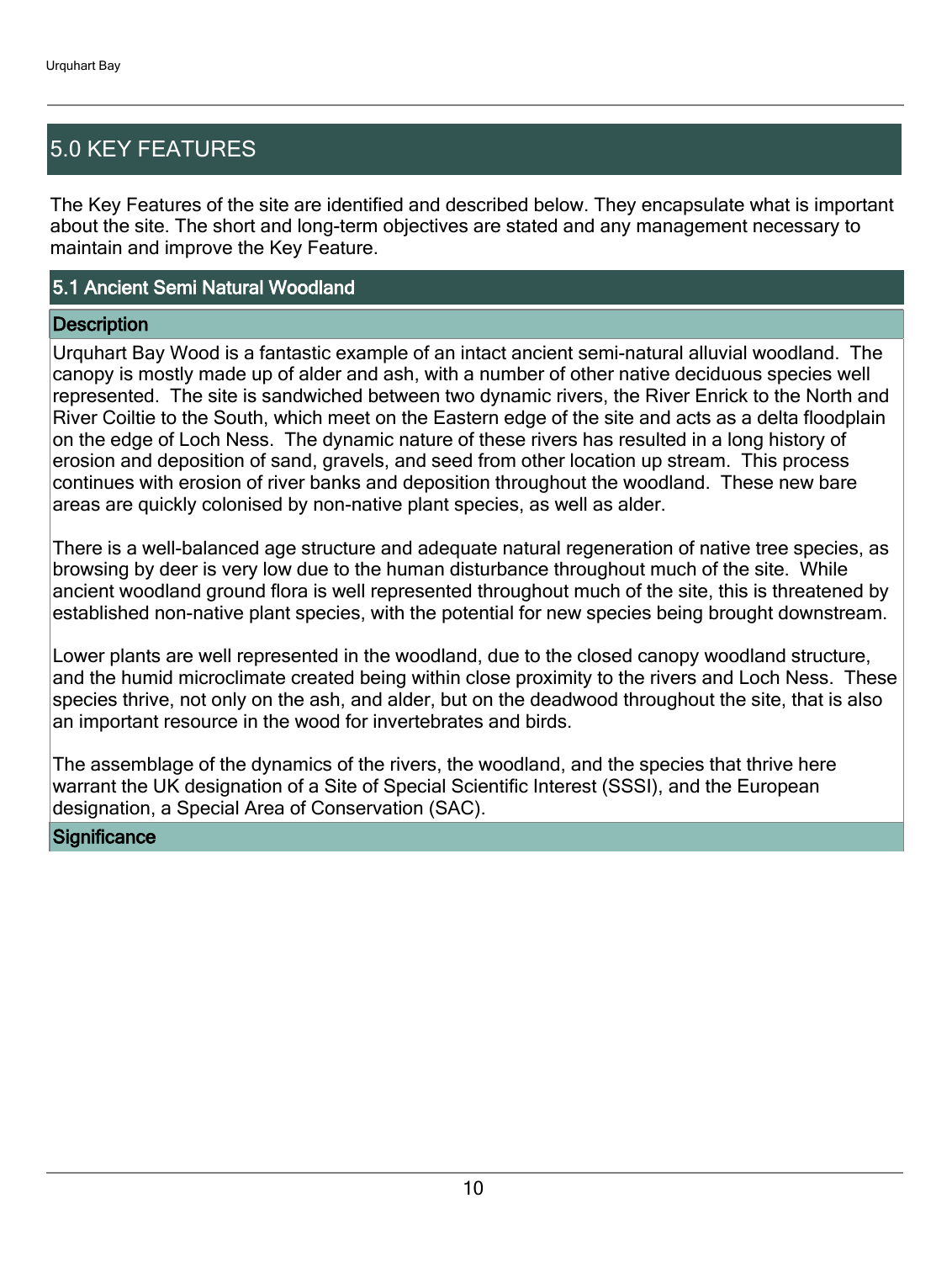Floodplain forests have disappeared rapidly in recent times, with the majority of those surviving in a highly fragmented condition, subject to interference, such as river rectification and channel regulation. From a UK perspective, there are very few 'natural' alluvial forest habitats remaining. Urquhart Bay Woods - second only to Spey Bay SAC - is one of the best examples of prime alluvial woodland in the UK.

The wood has been designated as a Site of Special Scientific Interest (SSSI) and Special Area of Conservation (SAC). It forms part of a large concentration of ancient woodlands along the side of Loch Ness.

There is diverse bird life and a characteristic invertebrate fauna associated with the woodlands and transition wetland communities. Important invertebrate species have been noted including craneflies: Cheilotrishia flara, Hexatoma bicolour, Pilaria batura, Bonomifa simplex and Tipula couckei; snipe fly: Rhagis notatu; hoverflies: Sphegina kimackowiczi and Crenosia floricanda (Stubbs 1976).

The site is assessed as of Regional importance for its lichen interest. 130 epiphytic lichen taxa have been recorded including several notable 'old woodland' species, of which the most significant is Pannaria ignobilis (Red Data Book category Vulnerable). This lichen was seen on 30 trees, which constitutes a major population.

### Opportunities & Constraints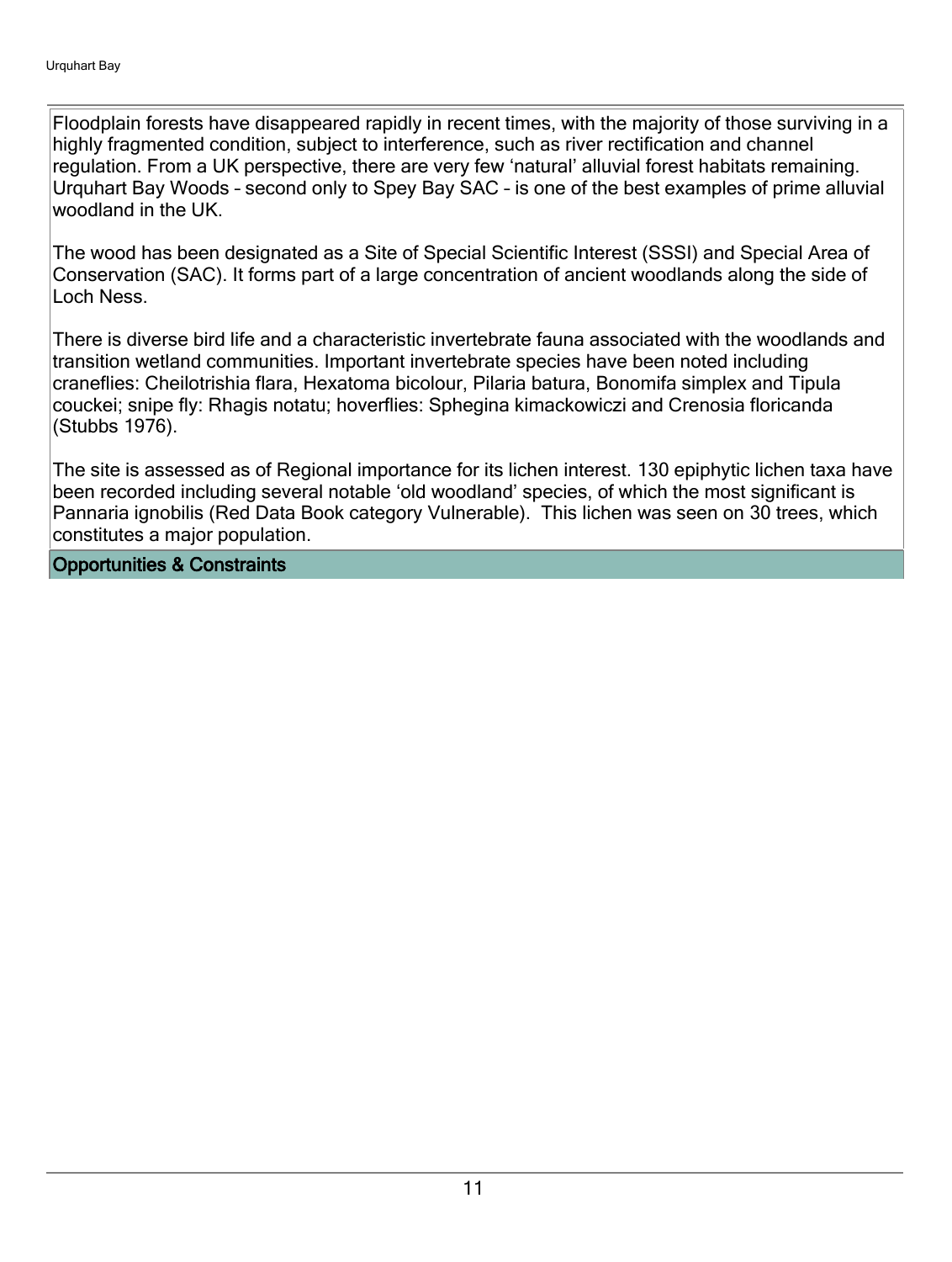There are two very significant threats to this site, the disease of ash, Chalara fraxinea, and the accumulation of non-native plant species.

If Chalara reaches Urquhart Bay, it has the potential to radically alter the entire canopy and ground flora of the site, through the loss of the ash component, allowing an increase in light to the ground and, potentially, a very sudden increase in deadwood, which would allow a pulse of saproxyllic invertebrates that could also damage other live trees. Although all mature sycamore were removed some years ago, there are areas where there is significant regeneration. Sycamore is thought to be a suitable surrogate species for many lower plant species reliant on ash. A certain level of tolerance will have to be afforded to sycamore to fulfil this role, should Chalara kill ash, but as far as possible without reducing the native woodland character..

The extent and impact of non-native plant species is not fully known and attempts at control may pose significant operational difficulties and/or risks to native woodland flora. The accumulation of these species may affect the status of the designated site.

A project launched in March 2018 called the Scottish Invasive Species Initiative seeks to eradicate certain key invasive species from riparian ecosystems throughout Scotland. Overseen by the Rivers and Fisheries Trusts of Scotland (RAFTS) and managed around Urquhart Bay by the Ness and Beauly Fisheries Trust, the project will target Japanese knotweed, Himalayan balsam, and mink throughout the catchment.

The accumulation of other non-native species, that are not part of the HLF project, will also threaten the diversity and integrity of the native woodland flora, and to the processes of natural succession. Piggyback plant is present, and appears to be spreading, with the potential to exclude other field layer species. White butterbur is also throughout parts of the site and risks excluding native ground flora species. Ground elder is present in patches, often in similar areas to white butterbur. Snowberry is also present in patches and the suckering of this species would allow the shrub to colonise areas quickly. Lupins are beginning to colonise the banks of the River Coiltie, with the risk of this species spreading quickly through the bare ground created by the dynamic nature of the river.

An increase in frequency and severity of flood events will continue, impacting hugely on this site. Flood prevention measures upstream may also have an effect on the rate of erosion. Trees and debris from other woods, and this site, will be lodged in the rivers, resulting in dynamic erosion, flooding, channels and pools being created and removed. Working with Ness and Beauly Fisheries Trust, Scottish Natural Heritage, and local interests provides the opportunity to manage accumulations of woody debris to balance habitat benefits with fisheries interests.

The dynamic nature of the River Enrick, together with its large catchment and increase in severe flood events, has resulted in the River moving to former channels and causing concern for the owners of Kilmore Farm. Close communication with the owners, SEPA, SNH, Highland Council and the Community Council to monitor this situation, particularly given new proposed flood prevention measures upstream, is essential.

### Factors Causing Change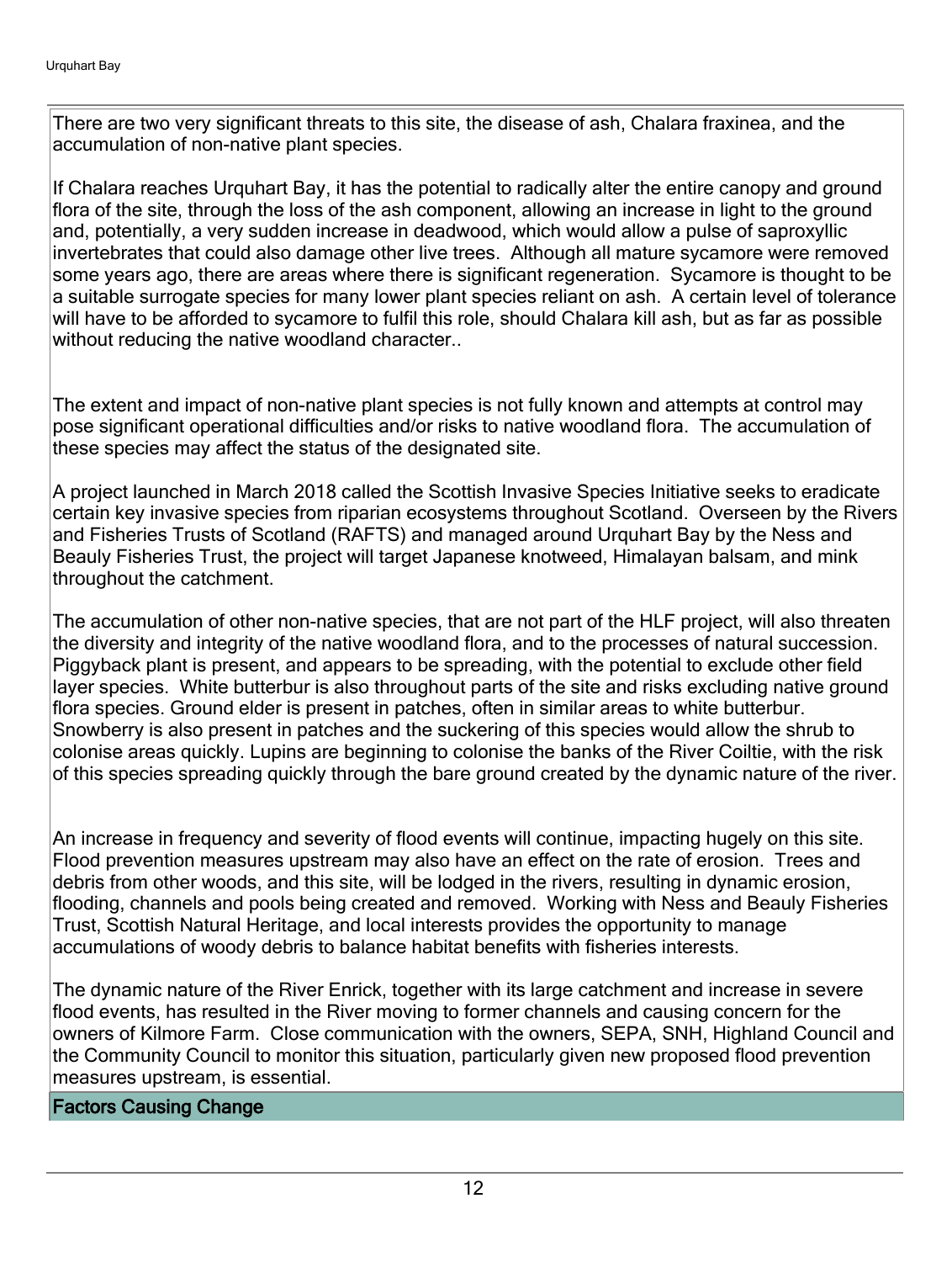The arrival of Chalara fraxinea could result in the loss of a significant proportion of the ash component of the woodland, with several knock on effects.

The tolerance of sycamore as a vital component of the woodland structure may result in a loss of feeling of a native woodland.

The accumulation of non-native plant species, and the difficulty and cost of management of many of these species.

The movement of rivers, channels, and debris creating new land forms, removing others, and the impacts these have on other land owners and their interests.

### Long term Objective (50 years+)

The processes of natural succession will remain dynamic within the woodland resulting in evolving age structures and densities of predominantly native cover. There will be a secure, vigorous and diverse ground flora, characteristic of wet woodland (NVC W7 & W9). The canopy will be punctuated with frequent mature and over-mature trees and there will be frequent standing and fallen deadwood.

Natural processes associated with the functioning of alluvial woodland, such as flooding, movement of river channels and accumulation of woody debris will remain a significant influence on the site.

It is almost inevitable that a significant proportion of ash within this woodland will be lost to the ash disease Chalara fraxinea in the medium to long term. In the face of this drastic change, the species that rely on ash will be accommodated on other species as suitable for the objectives of the site, either through planting of native species, or tolerance of non-native species such as sycamore for the benefit of some species.

Short term management Objectives for the plan period (5 years)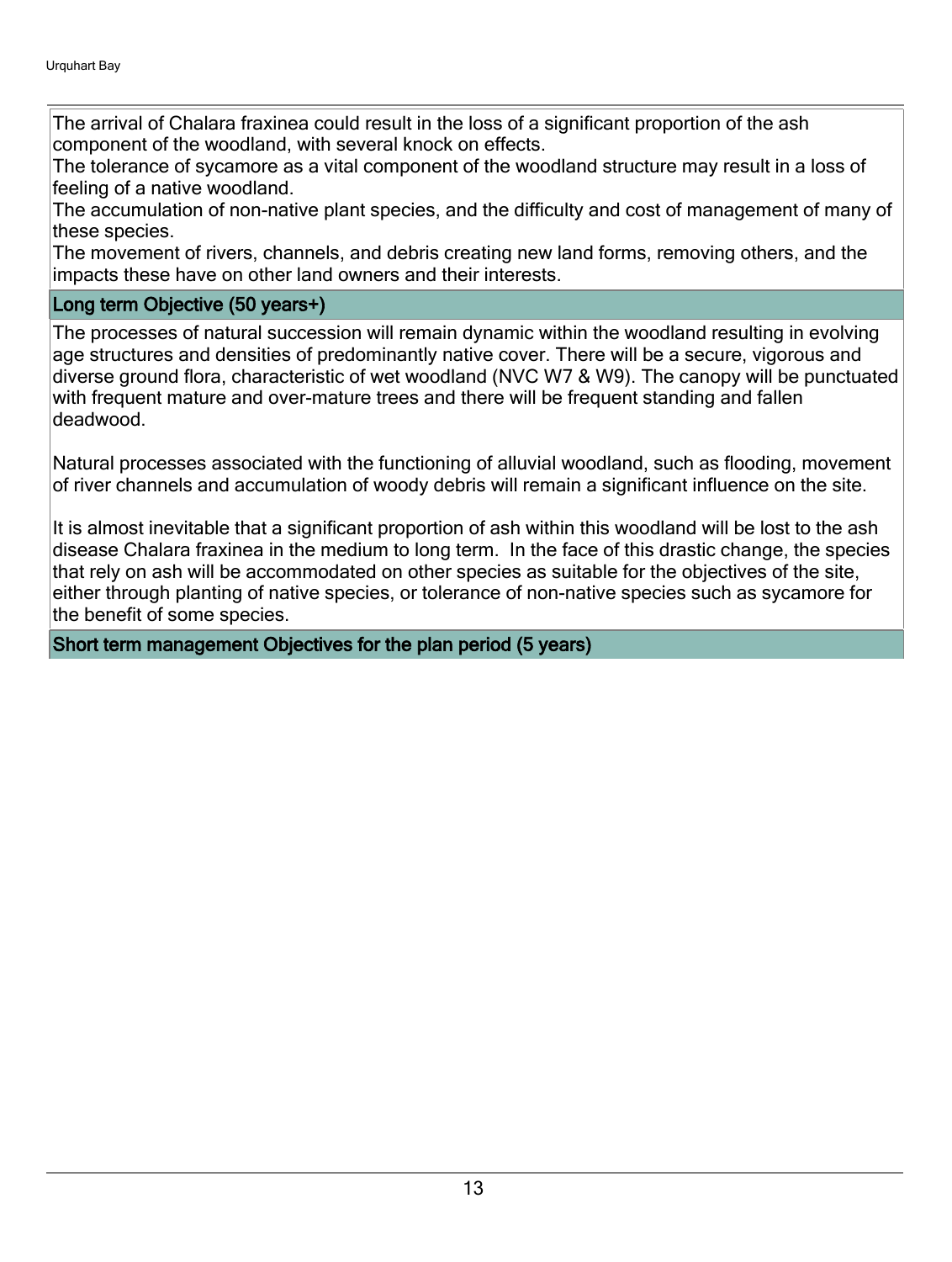Retaining a diverse woodland structure:

Annual monitoring for the presence of Chalara fraxinea, and sending suspect samples to Forest Research.

A desk exercise looking at existing data, JNCC documents, and SNH advice, followed by a ground survey to ensure species currently reliant on ash would have an appropriate surrogate species to move to. Survey to take place in 2019. Following this, planting of select native tree species may be required that are appropriate to the site, or a closer look at the density and age structure of sycamore. This would be done through consultation with SNH.

Browse monitoring will be undertaken in 2020 and 2022 to ensure regeneration is continuing to establish.

Protecting native ground flora:

A baseline survey of the ground flora, that will show percentage ground cover of white butterbur, piggyback plant, and snow berry, and presence of other non- native species. The results of this survey would highlight locations of native ancient woodland plants that are high quality and most under threat. Priority areas for management, if an appropriate means of management can be found that is not detrimental to native ground flora, would be locations where ancient woodland plants are most under threat, and areas where non-native plants have yet to colonise. This survey would be undertaken in 2019, and the survey would be repeated every five years.

Japanese knotweed and Himalayan balsam will be eradicated from the site by the end of 2023, working in partnership with the Ness and Beauly Fisheries Trust. As part of this project, mink will be monitored and controlled if necessary to benefit the wider programme across the catchment.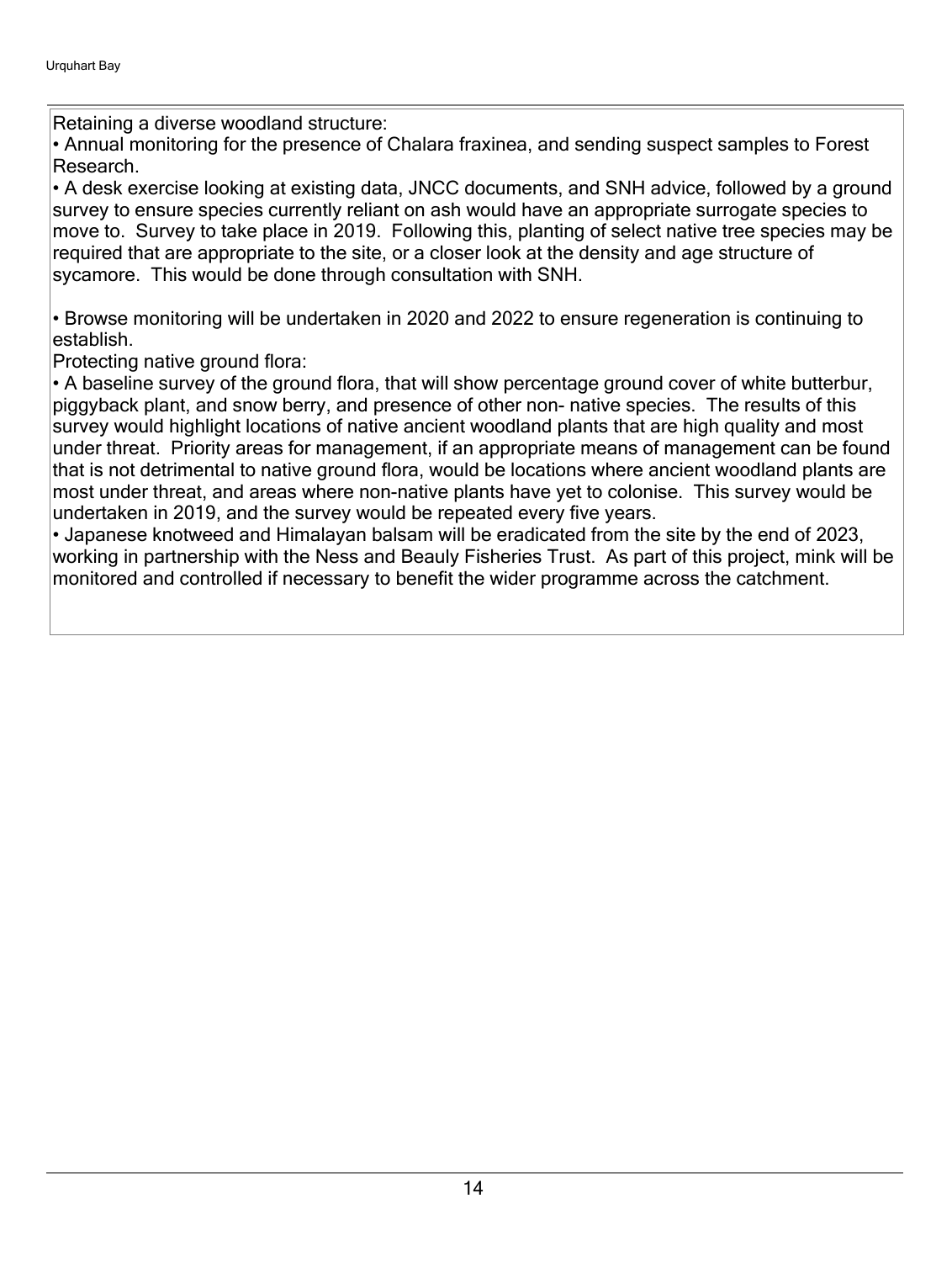### 5.2 Connecting People with woods & trees

### **Description**

Urquhart Bay, locally known as 'The Cover' is an easy-to-access woodland with a feast for the senses. The River Enrick and River Coiltie, on the right day, appear inviting for a dip, or an easy wade across to informal paths that reach the shores of Loch Ness, but shape and change this wood dramatically. The two rivers, when at their highest, flood much of the path network, eroding the path surface and dragging debris down, taking this quiet wander to a full on adventure that has to be taken with the greatest of care, or best of all, not at all.

The wood itself is characterful, with lots of different tree species providing a diversity of structure to the woodland. This diversity is enjoyed by resident and migratory bird species, insects, and plants utilising old trees, deadwood, open ground, and bare ground created through the dynamic rivers. All of this sits within a small but perfectly formed woodland on the edge of Drumnadrochit, and can be seen from the A82, or viewed from higher up, at the Craigmonie viewpoint in the Woodland Trust's Balmacaan Wood. Drumnadrochit itself is well served for café's, restaurants, and tourist shops, and is only 14 miles south of Inverness, and can be reached by car or a direct bus link.

Parking for up to 12 cars is available in the Highland Council's Kilmore Cemetery car park at NH515295, where a welcome board across the road marks the entrance gate. Additional parking can be found at the Tourist Information Centre in the centre of Drumnadrochit, and it is around a 1km walk from there. Once in the wood, there are two circular paths, one short and one slightly longer. In total, there are around 2km of paths. There is no way-marking in the site, but the rivers on either side, and the circular nature of the routes means it is difficult to find yourself disorientated.

The paths within the wood are reached by using the flat firm gravel and tarmac path, with two pedestrian sprung gates to the edge of the wood. From there, two looped routes are shown on the orientation panel at the entrance to the woodland itself. The shorter loop paths are wide, firm, gravel or sandy surfaced with some sections becoming loose and uneven seasonally due to water erosion. The longer loop is mostly flat and firm with a gravel or sandy surface with one section being rough and rocky. During high water, much of the path network may be under water, or becoming suddenly eroded. Great care must be taken when using these sections of paths as the speed and colour of the water can mean that it is not possible to see if the path has been eroded.

The wood is well used by local people as quiet walk, and is popular with dog walkers and horse riders. The wood is also used by the many thousands of tourists who flock to Drumnadrochit. As well as a beautiful walk, they seek a route across the River Coiltie to the shore of Loch Ness as this is one of few locations where it is possible to stand on the shore itself. A bridge was located here, but removed in 2007 as the foundations had become dangerously eroded.

The area receives 200,000 overseas visitors per year. Drumnadrochit annual statistics from Visit Scotland recorded 19,000 day-trip and 76,000 overnight stays. Urquhart Castle, just two miles south of Drumnadrochit, received 380,152 visitors in 2017, up 13% from the previous year. The 2016 census shows the population of Drumnadrochit to be 1,160.

The site lends itself well to public engagement, as there is good parking, the paths are flat and mostly easily walked, and there is a great deal to show people and talk about. In 2017, an interactive self led bluebell trail was a success, although twice subject to vandalism. Due to the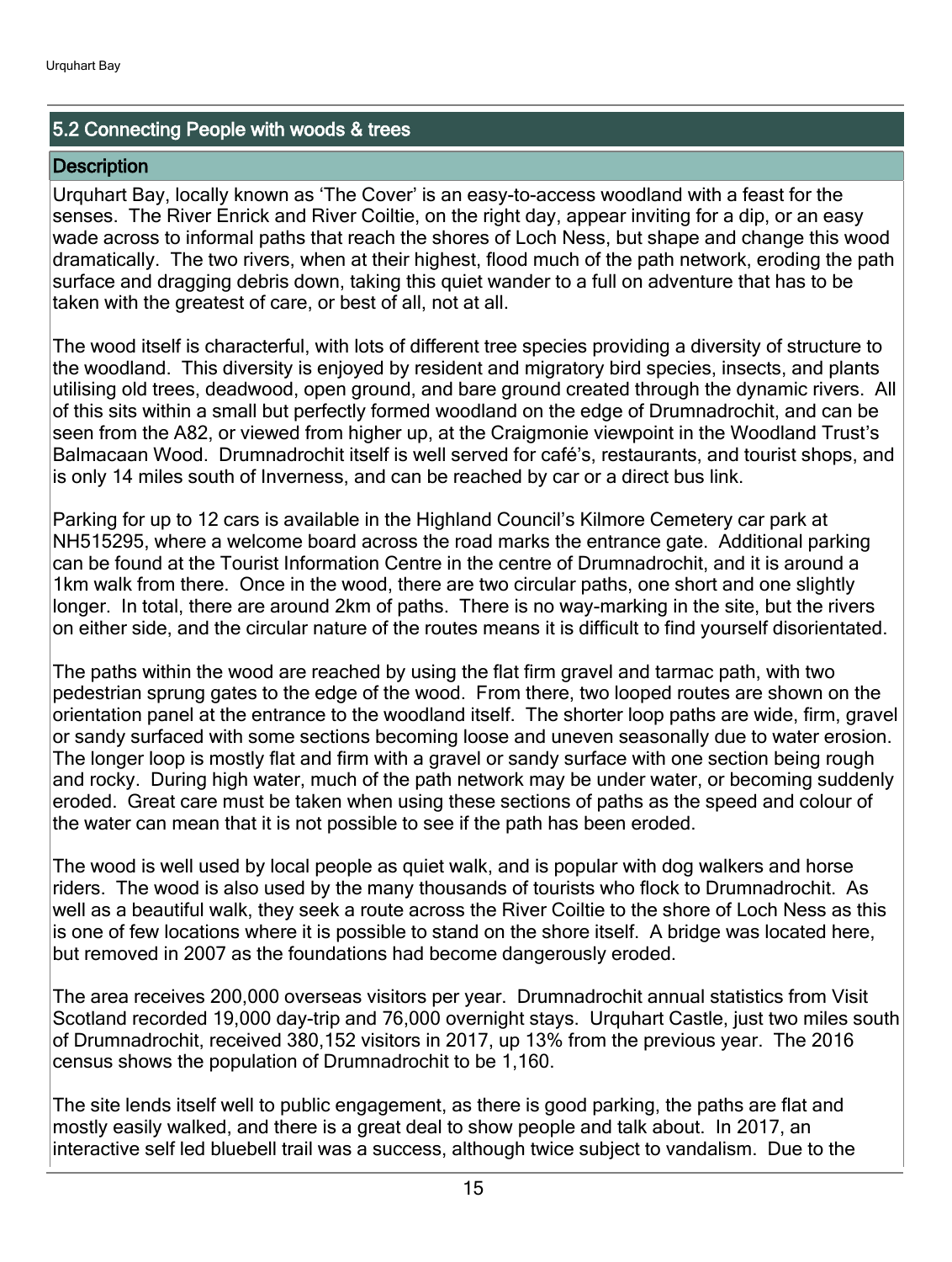possibility of vandalism and the dynamics of the rivers, there are only parts of the site where static long-term pieces of information or infrastructure would be suitable or appropriate. With radical changes likely in the wood with the loss of ash a possibility due to the disease Chalara fraxinea, and work to manage and remove non-native plants, topical interpretation in the right locations would be desirable to inform users of the purpose behind management and the importance of the work being done to protect this fragile woodland.

A proactive local volunteer lives nearby the site and runs a Facebook page 'Cover Notes' that informs people who are interested in the wood about what to look out for at certain times of year and any upcoming management work, events, etc.

The site is a short walk from both the High School and Primary School, and could provide opportunities for partnership working with the school or for the site to be used as a base for educational activities.

#### **Significance**

The site is used by a great many local people who use this on a daily basis for exercise for themselves or their dog, and a network of safe, well-maintained paths are essential to the continued enjoyment by these people.

There is a huge volume of tourists in Drumnadrochit who look for a quiet walk to enjoy the peace and tranquillity of this part of the Highlands.

Paths within the site are generally level and a 1.2km circular route is navigable with a mobility scooter. There are few other woodland sites locally with this level of accessibility.

The site is situated within a 20 mile radius of a population of over 50,000, including the city of Inverness.

The status of the site as a SSSI and SAC for the habitats and assemblage make the site particularly interesting to visit, but also important to exercise access rights responsibly.

#### Opportunities & Constraints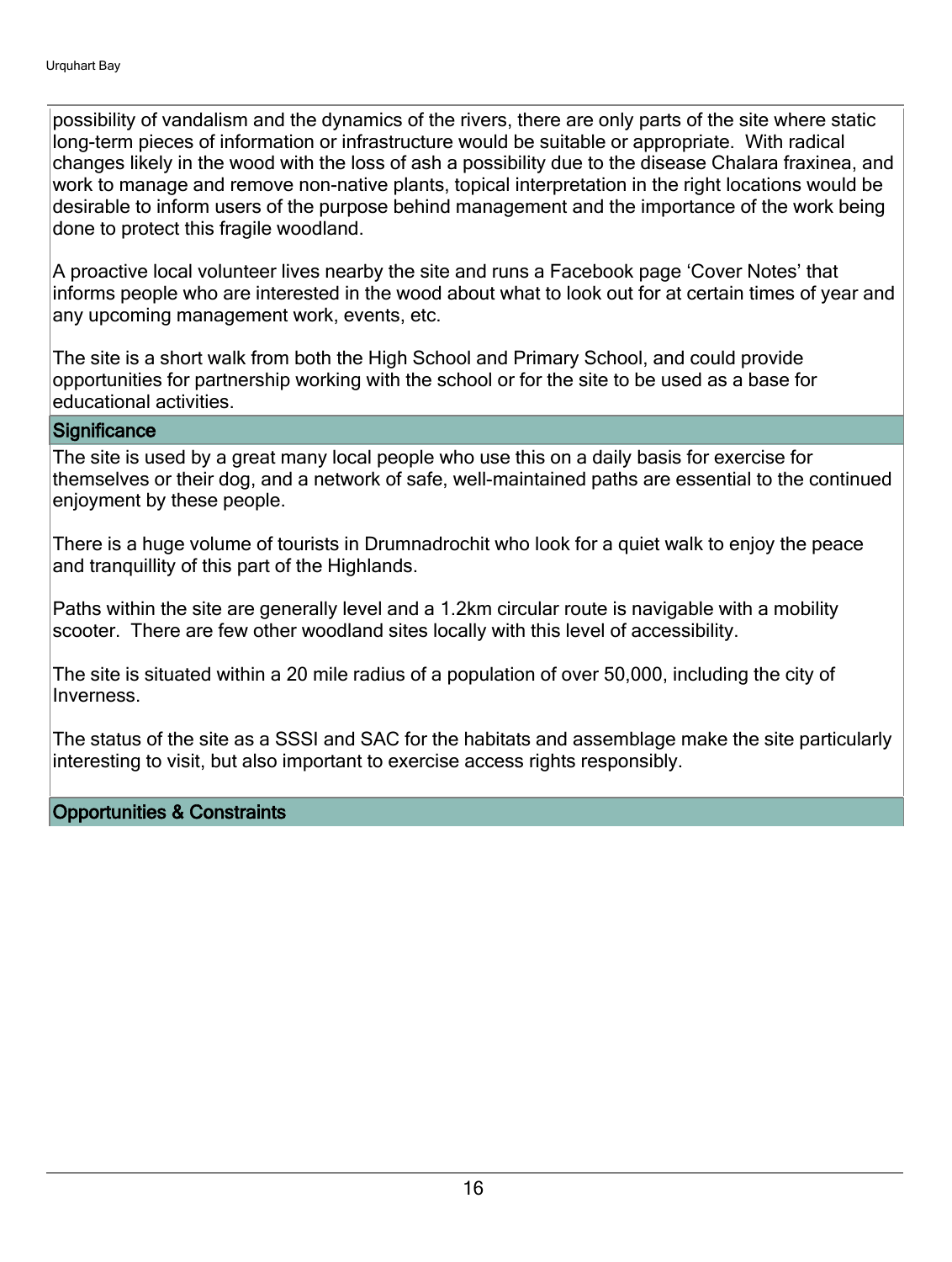Drumnadrochit is a popular tourist destination by Loch Ness and a popular aim for tourists is to walk to the shore. Since the bridge was removed, this can only be done by wading across the River Coiltie and negotiating a network of eroded, slippy, and wet paths on private ground to reach the shore. While developing a bridge here may be desirable by some, the nature of the rapid movements by the River Coiltie could result in the bridge once again being eroded or left high and dry. Any project here would have to be in partnership with the landowner to the south of the river, with significant external funding for the bridge and path network, with support and consent from SNH.

Due to the erosion to the banks and paths by both rivers, maintenance of the path surface throughout is an ongoing operation that will have to be carried out each year. Where there is significant undercutting or erosion of the path itself, particularly from the River Enrick, sections of path may have to be moved inland to ensure a safe route round the wood. The River Coiltie is now pushing further into the corner of the wood, resulting in more water flowing down or across a section of path roughly 250m in length. This path route cannot readily be moved without altering the hydrology of the site, and an annual top up of material is pointless. A solution needs to be found in this location that does not adversely affect the hydrology, but provides a walkable surface for the majority of the year.

There would be the opportunity to place more information and interpretation in the site. Given the experience of vandalism in 2017, this would need to be robust in the face of that threat, as well as from erosion.

The site is well suited to guided walks and app-based information, where the public can self-lead themselves round a themed walk. The development of accessible free wifi in Drumnadrochit in coming years would be a benefit for this.

Sections of the site are used frequently by horse riders, which will exacerbate the erosion and damage issues on the path surfaces.

There are opportunities to develop volunteering on the site with partners such as Abriachan Forest Trust, RSPB and Ness and Beauly Fisheries Trust. Opportunities on the site could range from work party days combing for specific non-natives, to guided walks, 'Obervatree' volunteers looking for the presence of Chalara, or fixed point photographers recording the changes to the rivers.

With the High School and Primary school both within short walking distance of the wood, there are opportunities to engage with both schools using Curriculum for Excellence, John Muir Award, Duke of Edinburgh's Award, etc. There are a range of practical and survey tasks that could be undertaken by young people with support from Woodland Trust. In particular, the unusual geology in the wood and protected woodland gives opportunities for geography, biology, and wider environment discussion.

The site is extensively used by horse riders which contributes to the erosion of footpaths.

### Factors Causing Change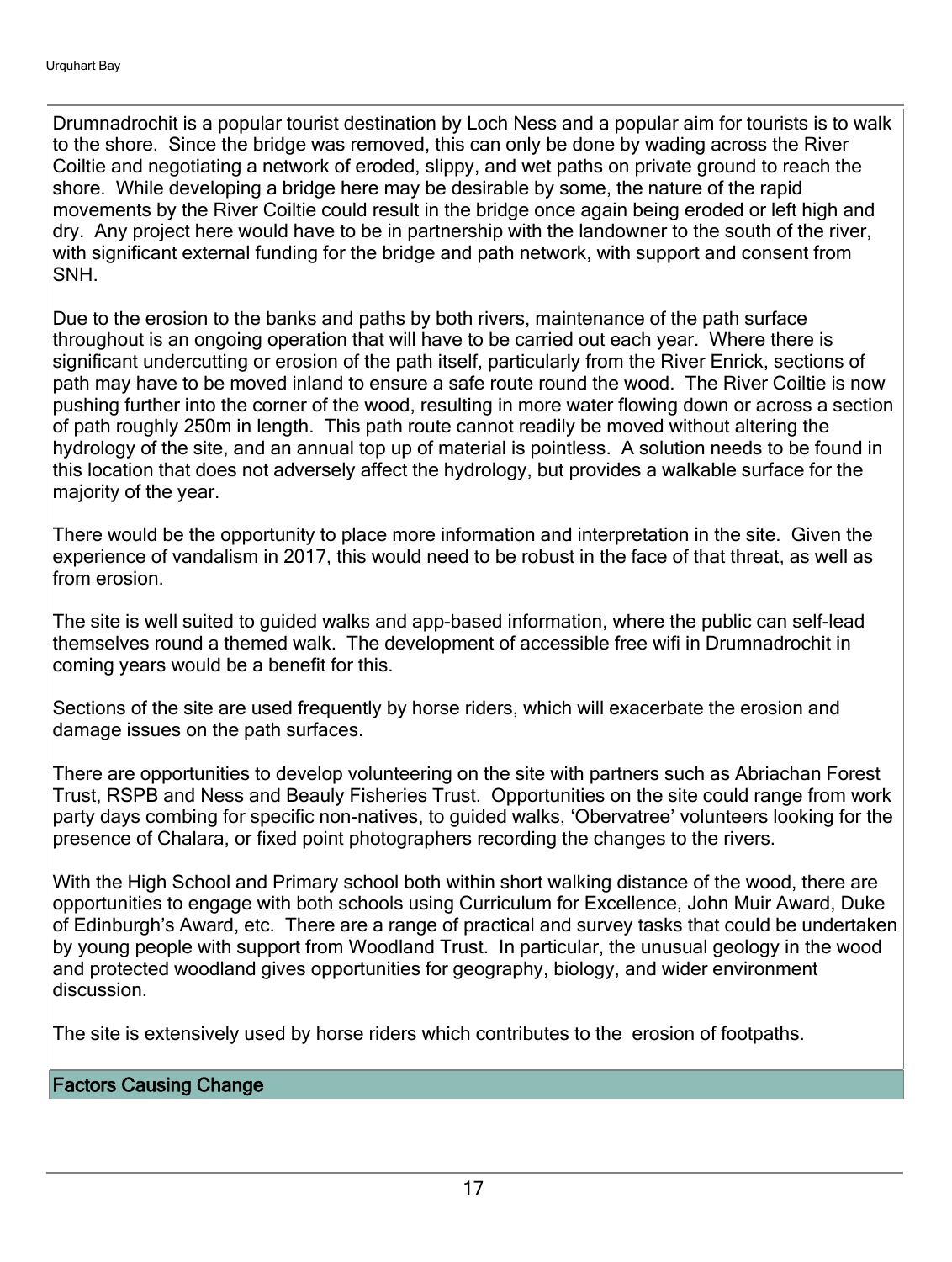Flood events are expected to occur more frequently, and for them to be more severe. These events will further erode the banks and paths, and will deposit more sand and gravels, resulting in the costs and freuqnecy of maintenance to increase over the coming years.

The number of tourists to Scotland is increasing which could put increased pressure on the site in terms of visitor numbers, local facilities and maintenance.

#### Long term Objective (50 years+)

Urquhart Bay Wood will provide an extensive area of quiet informal recreation to a wide range of users both from the local community and from further afield. The use of the site by tourists will be promoted through a positive relationship with the neighbouring tourist sites, with good signage and interpretation.

Entrances and signage will have a welcoming appearance, and there will be a network of wellmaintained paths providing a safe and relaxing exploration of this woodland.

The site will be used as part of the curriculum within the local Primary and High School looking at geology, land use, environment, forestry, and other relevant topics. The use by the schools would be part of John Muir Awards, Duke of Edinburgh's Award, Rural Skills SVQ's or any other link that uses the site to build on the pupils educational accomplishments.

With time and a growing interest and awareness of the woodland in Drumnadrochit, an increase in volunteers would be a benefit to the site taking on a variety of tasks.

Short term management Objectives for the plan period (5 years)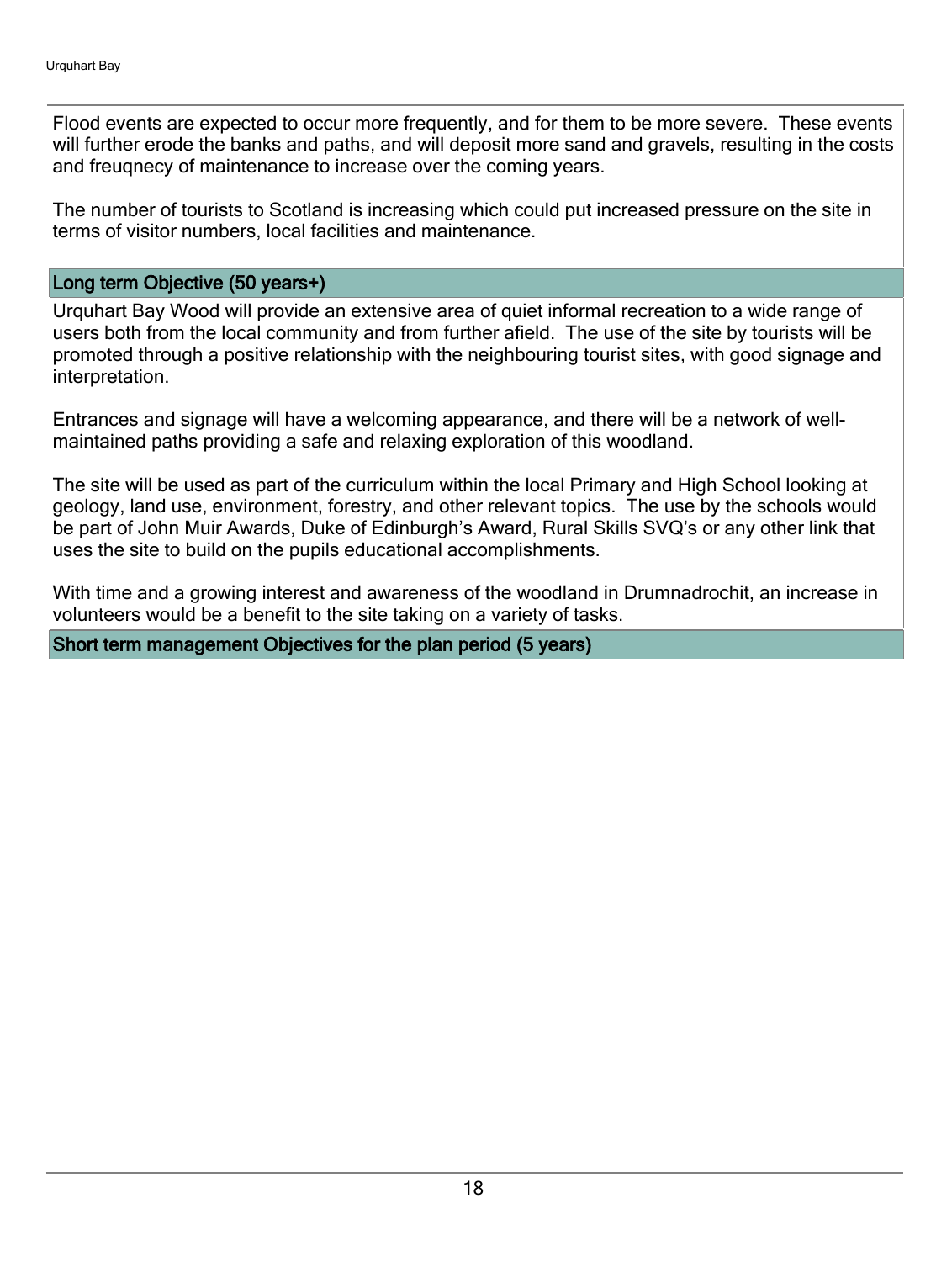Access provision will be in keeping with Woodland Trust access guidelines. Achieved by: a) Entrances and signage are welcoming to visitors, relevant, and well cared for (annually). b) All managed paths are kept well-drained and free from encroaching vegetation, and that access features (e.g. entrances, boundary features, etc. are kept in good order (annually). c) The site is kept safe and welcoming by: repair of vandalism (when needed); clearing of fallen trees where access is obstructed (as needed); and regular site safety surveys (as per risk assessment).

The visitor welcome and experience will be further enhanced by the following:

Annual maintenance, when required, to the path surface of the shorter loop to retain the routes near all abilities surface, and of the entire network as required. This will be done through the importing of appropriate materials, and using any materials deposited on the path surfaces. Proactively assessing the requirement to move sections of path away from the River Enrick before

they become hazardous as part of the monitoring of the site following a flood.

• In 2019, to address the rough section of the longer loop with advice from competent contractors and SNH to create a surface that is easily walkable and low maintenance.

Developing the WTS Loch Ness sites leaflet in 2018, ready for production in 2019.

Replace the existing orientation board in 2022 and review opportunities for the installation of other interpretation on the site.

In addition to these infrastructure improvements:

To organise at least one volunteer work party in conjunction with Ness and Beauly Fisheries Trust in 2018.

To organise at least one guided walk in 2019 as a pilot to measure interest. If sufficient interest, to run at least one annually.

To ensure the existing volunteer is supported and is part of the management of the site.

To seek ways to encourage additional volunteering opportunities on the site such as Observatree volunteers to assist in looking for presence of Chalara fraxinea.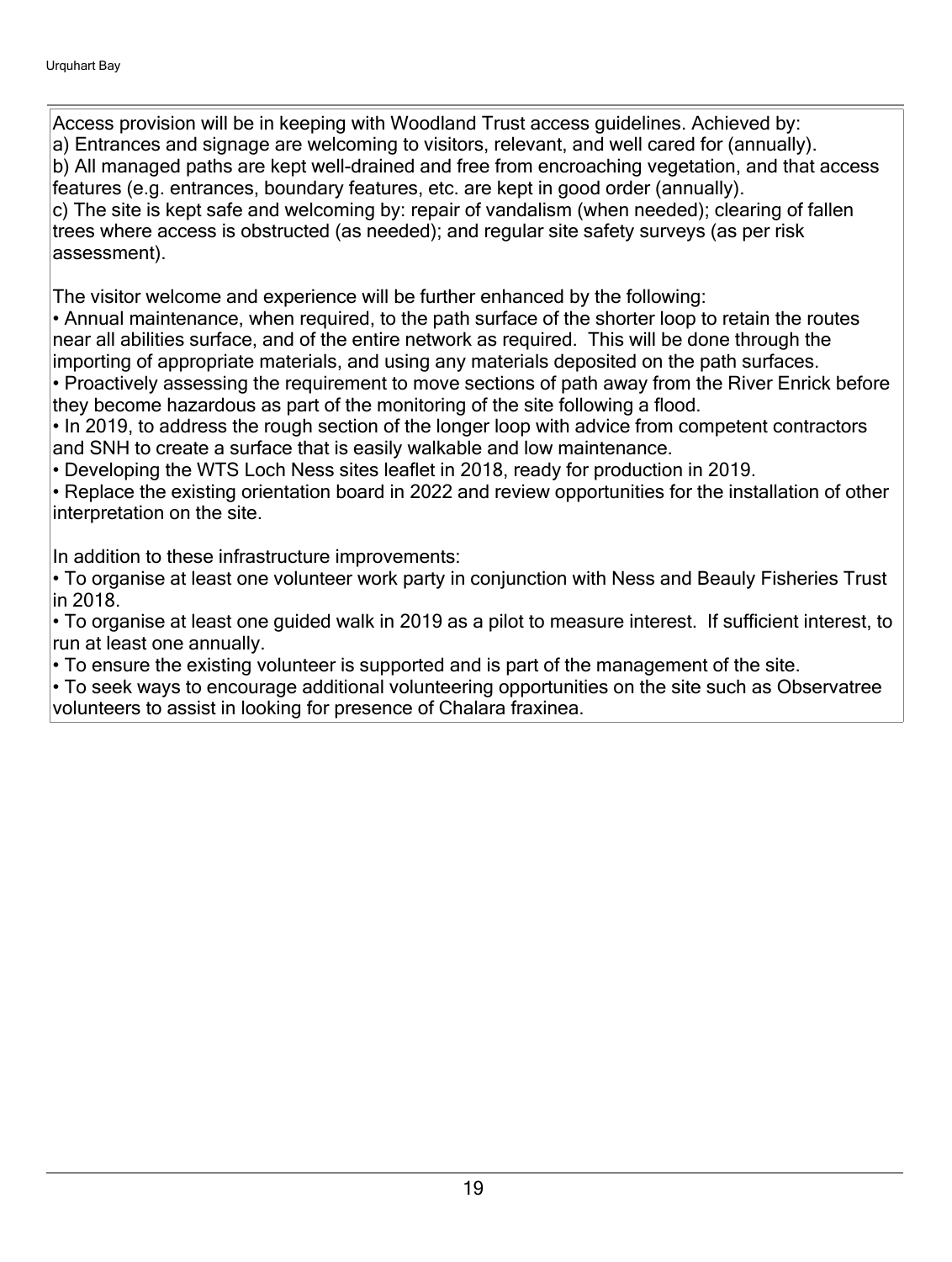| 6.0 WORK PROGRAMME |                     |                    |        |  |  |  |  |  |  |
|--------------------|---------------------|--------------------|--------|--|--|--|--|--|--|
| Year               | <b>Type of Work</b> | <b>Description</b> | Due By |  |  |  |  |  |  |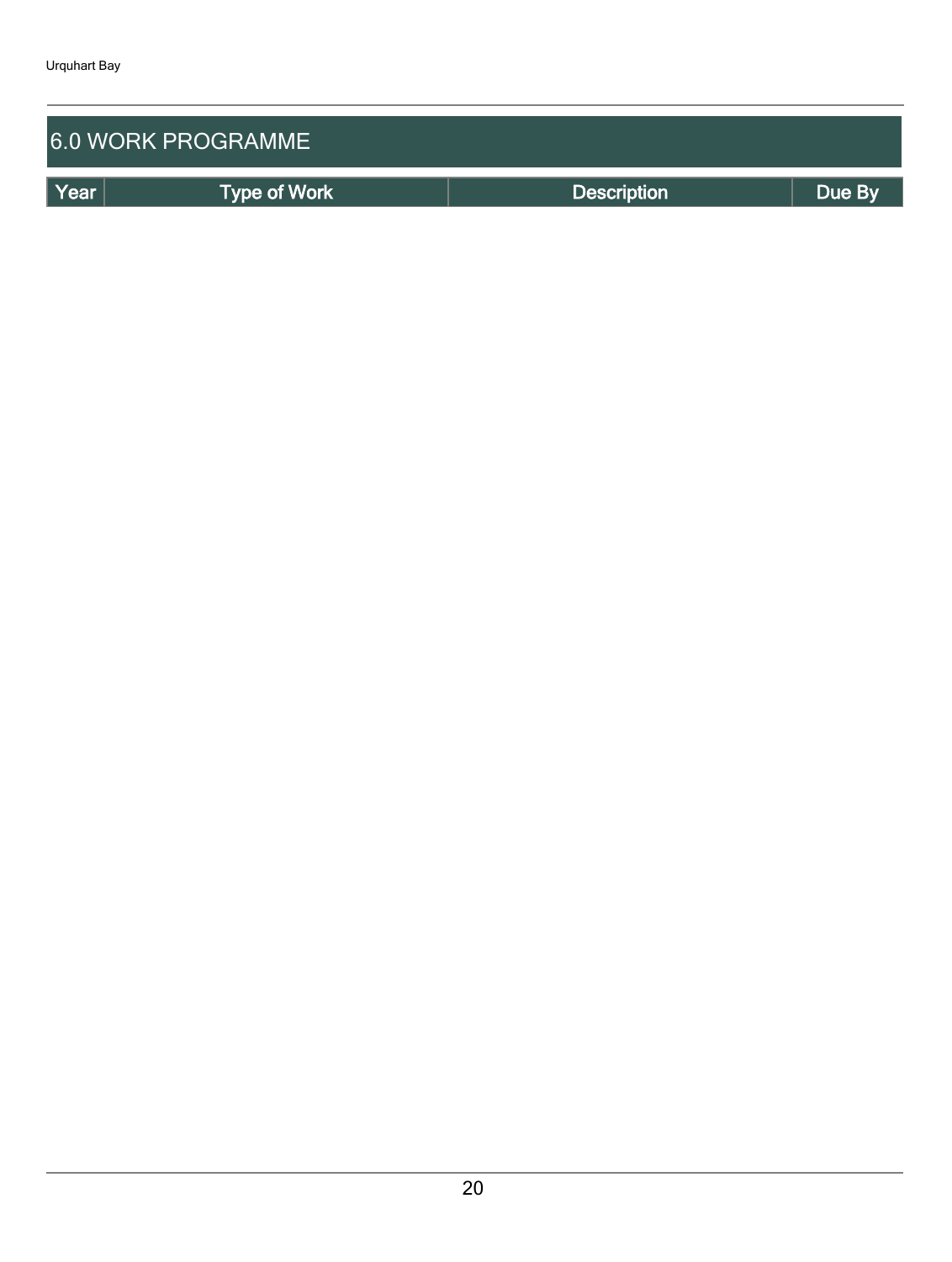### APPENDIX 1: COMPARTMENT DESCRIPTIONS

| Cpt<br>No.                                                                                                                                                                                                                                                                                                                                                                                                                                                                                                                                                                                                                                                                                                                                                                                                                                                                                                                                                                                                                                                                                                                                                                                                                                                                                                                                                                                                                      | Area<br>(ha) | <b>Main</b><br><b>Species</b> | Year | <b>Management</b><br>Regime   | <b>Major</b><br><b>Management</b><br><b>Constraints</b>                | <b>Key Features</b><br><b>Present</b>      | <b>Designations</b>                                                                                                                 |  |
|---------------------------------------------------------------------------------------------------------------------------------------------------------------------------------------------------------------------------------------------------------------------------------------------------------------------------------------------------------------------------------------------------------------------------------------------------------------------------------------------------------------------------------------------------------------------------------------------------------------------------------------------------------------------------------------------------------------------------------------------------------------------------------------------------------------------------------------------------------------------------------------------------------------------------------------------------------------------------------------------------------------------------------------------------------------------------------------------------------------------------------------------------------------------------------------------------------------------------------------------------------------------------------------------------------------------------------------------------------------------------------------------------------------------------------|--------------|-------------------------------|------|-------------------------------|------------------------------------------------------------------------|--------------------------------------------|-------------------------------------------------------------------------------------------------------------------------------------|--|
| 1a                                                                                                                                                                                                                                                                                                                                                                                                                                                                                                                                                                                                                                                                                                                                                                                                                                                                                                                                                                                                                                                                                                                                                                                                                                                                                                                                                                                                                              | 7.16         | Alder<br>species              |      | Min-intervention   Mostly wet | ground/exposed<br>site, No/poor<br>vehicular access<br>within the site | <b>Ancient Semi</b><br>Natural<br>Woodland | <b>Ancient Semi</b><br><b>Natural</b><br>Woodland, Site<br>of Special<br>Scientific<br>Interest, Special<br>Area of<br>Conservation |  |
| Almost flat, low-lying area of uneven ground bordered by the River Enrick to the north and<br>agricultural land to the south. The site is periodically disturbed by seasonal flooding resulting in<br>redundant river channels, small pools, and the deposition of layers of organic matter. There are<br>accumulations of debris in the form of tree trunks, branches and occasionally domestic litter at<br>points along the riverbank. The sites of erosion and deposition vary from year to year as the course<br>of the river changes. The sub-compartment supports a mature, uneven aged, ash dominated mixed<br>broadleaved woodland in the northern part, nearest the river, grading to an uneven aged, alder<br>dominated woodland towards the southern field boundary. There are occasional wych elm, gean<br>and white willow. The understory consists of bird cherry and hazel with occasional holly, rowan and<br>goat willow. There is occasional to frequent sycamore seedling regeneration. There is a rich<br>ground flora including dogs mercury, bluebell and fern species, among a variety of soft grasses.<br>Invasive non-native spp. have become locally dominant. While some spcies, such as himalayan<br>balsam, japanese knotweed, and giant hogweed, are part of an HLF control project, white butterbur,<br>piggy back plant, and other emerging plants such as lupins as not currently controlled. |              |                               |      |                               |                                                                        |                                            |                                                                                                                                     |  |
| 1 <sub>b</sub>                                                                                                                                                                                                                                                                                                                                                                                                                                                                                                                                                                                                                                                                                                                                                                                                                                                                                                                                                                                                                                                                                                                                                                                                                                                                                                                                                                                                                  | $13.75$ Ash  |                               |      | Min-intervention   Mostly wet | ground/exposed                                                         | <b>Ancient Semi</b><br>Natural             | <b>Ancient Semi</b><br>Natural                                                                                                      |  |

|  |  |  |  |  | ground/exposed<br>site, No/poor<br>vehicular access<br>within the site | Natural<br>Woodland | Natural<br>Woodland, Site<br>of Special<br>Scientific<br>Interest, Special<br>Area of<br>Conservation |
|--|--|--|--|--|------------------------------------------------------------------------|---------------------|-------------------------------------------------------------------------------------------------------|
|--|--|--|--|--|------------------------------------------------------------------------|---------------------|-------------------------------------------------------------------------------------------------------|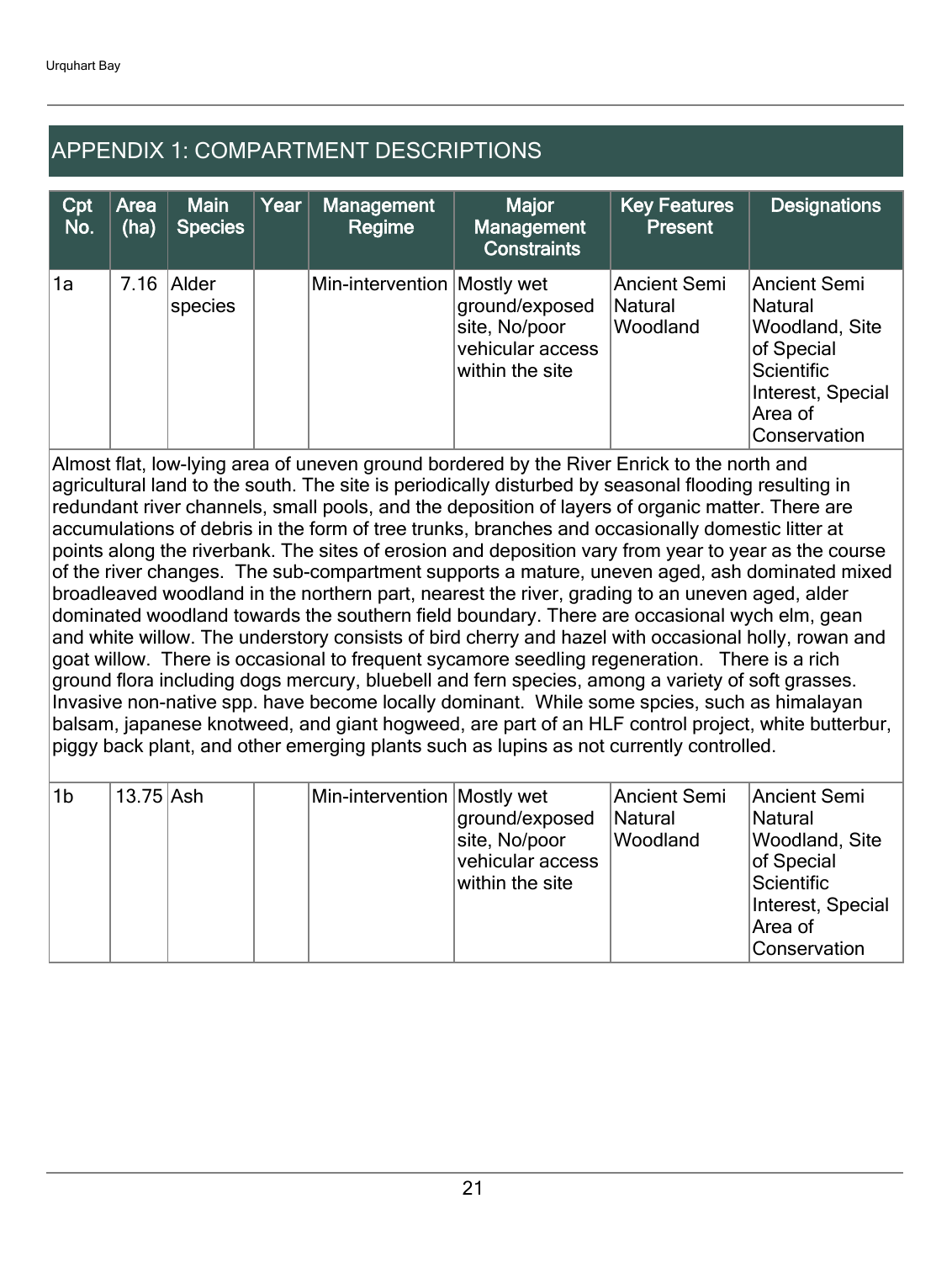Almost flat, low-lying area comprising of the large central section of the woodland. The subcompartment is bordered by the River Enrick to the north and the River Coiltie to the south. There are accumulations of debris in the form of tree trunks, branches and at points along the riverbank, and particularly at the confluence of the Coiltie and the Enrick. The sites of erosion and deposition vary from year to year as the course of the river changes. The southern and eastern parts are dominated by mature, uneven aged, alder woodland on wet, seasonally disturbed ground. The central section is dominated by mature and semi-mature, mixed alder, ash and bird cherry with occasional elm on flat, fairly damp ground. The western section is supports a mature, uneven aged, ash dominated mixed broadleaved woodland on marginally higher and drier ground. There is frequent sycamore seedling regeneration. Glades created by felling of sycamore and beech (2001- 2005) have been colonised by natural regeneration (ash, elm, sycamore, bird cherry). The ground flora is rich and includes dogs mercury (locally dominant), bluebell, herb robert, wood speedwell, wild garlic, red campion and wood anemone with fern species and soft grasses. Japanese knotweed has, in the past, been locally dominant in the SE portion of the sub-compartment, but has now been reduced to occasional, small plants, which are subject to an on-going programme of control. Himalayan balsam was also frequent throughout, but has been significantly reduced since 2008 with an on-going programme of cutting and pulling. There are colonies of piggy-back plant, which is not currently controlled. A 2km path network provides access within the sub- compartment.

| 1c | $2.44$  Alder<br> species | Min-intervention Mostly wet | ground/exposed<br>site | Ancient Semi<br>Natural<br>Woodland | Ancient Semi<br>Natural<br><b>Woodland, Site</b><br>of Special<br>Scientific<br>Interest, Special<br>Area of |
|----|---------------------------|-----------------------------|------------------------|-------------------------------------|--------------------------------------------------------------------------------------------------------------|
|    |                           |                             |                        |                                     | Conservation                                                                                                 |

Flat, sandy, low-lying area of very uneven and disturbed ground forming the delta of the River Enrick at the lochside. This sub-compartment is periodically disturbed by seasonal flooding resulting in a large number of deep, criss-crossing redundant river channels, pools, bogs and occasional large accumulations of organic debris.

There is open, mature, uneven aged, mixed woodland with ash and alder in the northern section, grading to dense, mature, uneven aged, alder dominated mixed woodland with ash the southern section. There are also occasional white willow and bird cherry some grey willow near the shore. Large numbers of sycamore were cleared from this compartment in 2003-04, leaving an open canopy throughout. The understorey is patchy and consists mainly of frequent groups and individuals of regenerating alder, hazel, bird cherry and sycamore saplings. The ground flora is sparse in places, probably as a result of frequent disturbance.

Japanese knotweed has, in the past, been locally dominant the sub-compartment, but has now been reduced to occasional, small plants, which are subject to an on-going programme of control. Himalayan balsam was also frequent throughout, but has been significantly reduced since 2008 with an on-going programme of cutting and pulling. There are colonies of white butterbur which are currently not controlled.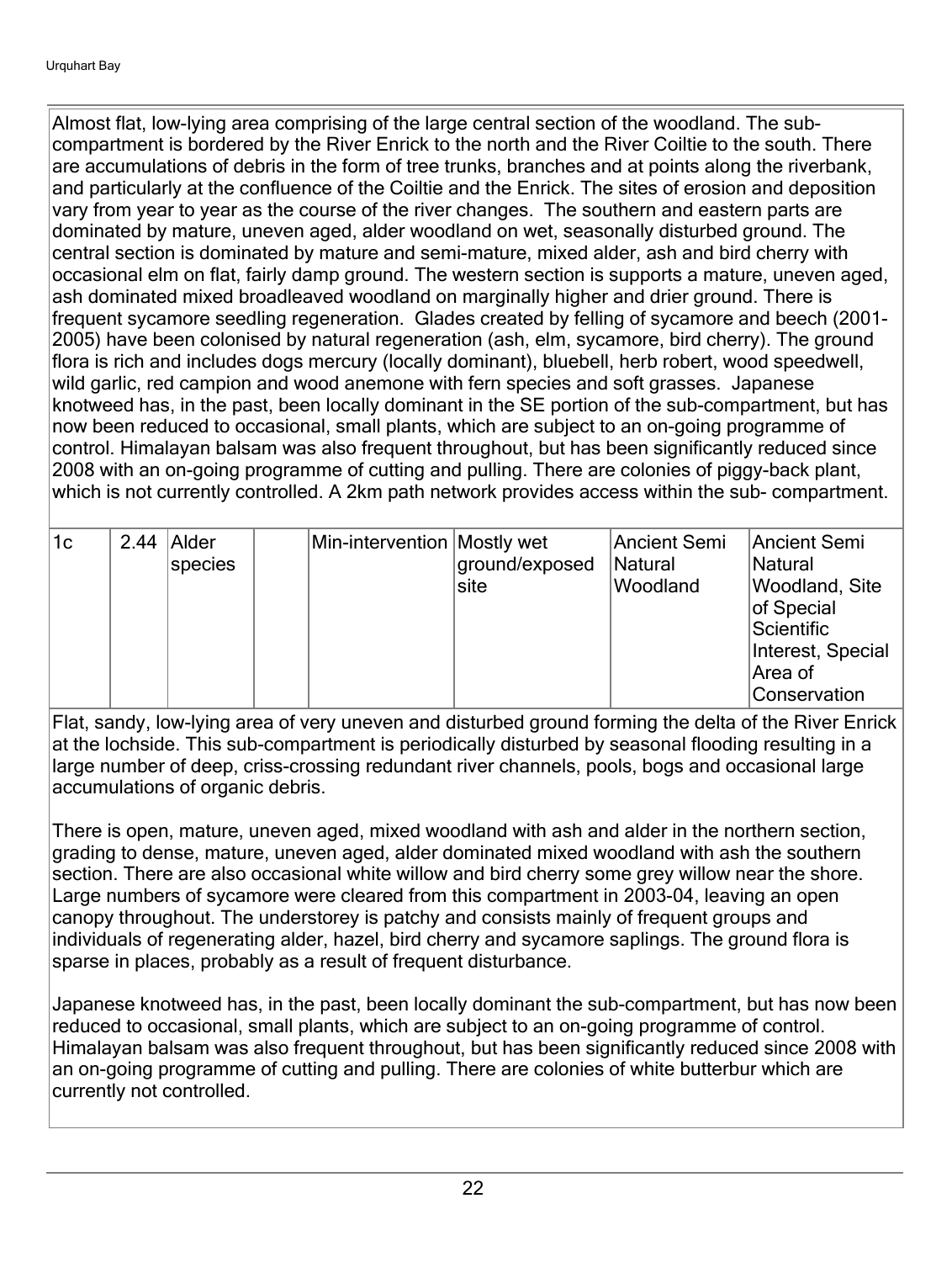### **GLOSSARY**

### Ancient Woodland

Ancient woods are defined as those where there has been continuous woodland cover since at least 1600 AD. In Scotland ancient woods are defined strictly as sites shown as semi-natural woodland on the 'Roy' maps (a military survey carried out in 1750 AD, which is the best source of historical map evidence) and as woodland all subsequent maps. However, they have been combined with long-established woods of semi-natural origin (originating from between 1750 and 1860) into a single category of Ancient Semi-Natural Woodland to take account of uncertainties in their identification. Ancient woods include Ancient Semi-Natural Woodland and plantations on Ancient Woodland Sites (see below). May support many species that are only found in ancient woodland.

### Ancient Semi - Natural Woodland

Stands in ancient woods defined as those consisting predominantly of native trees and shrubs that have not obviously been planted, which have arisen from natural regeneration or coppice regrowth.

### Ancient Woodland Site

Stands in ancient woods that have been converted to plantations, of coniferous, broadleaved or mixed species, usually for timber production, including plantations of native species planted so closely together that any semi-natural elements of the understorey have been suppressed.

### Beating Up

Replacing any newly planted trees that have died in the first few years after planting.

### **Broadleaf**

A tree having broad leaves (such as oak) rather than needles found on conifers (such as Scots pine).

### **Canopy**

The uppermost layer of vegetation in a woodland, or the upper foliage and branches of an individual tree.

### Clearfell

Felling of all trees within a defined area.

### **Compartment**

Permanent management division of a woodland, usually defined on site by permanent features such as roads. See Sub-compartments.

### **Conifer**

A tree having needles, rather than broadleaves, and typically bearing cones.

### Continuous Cover forestry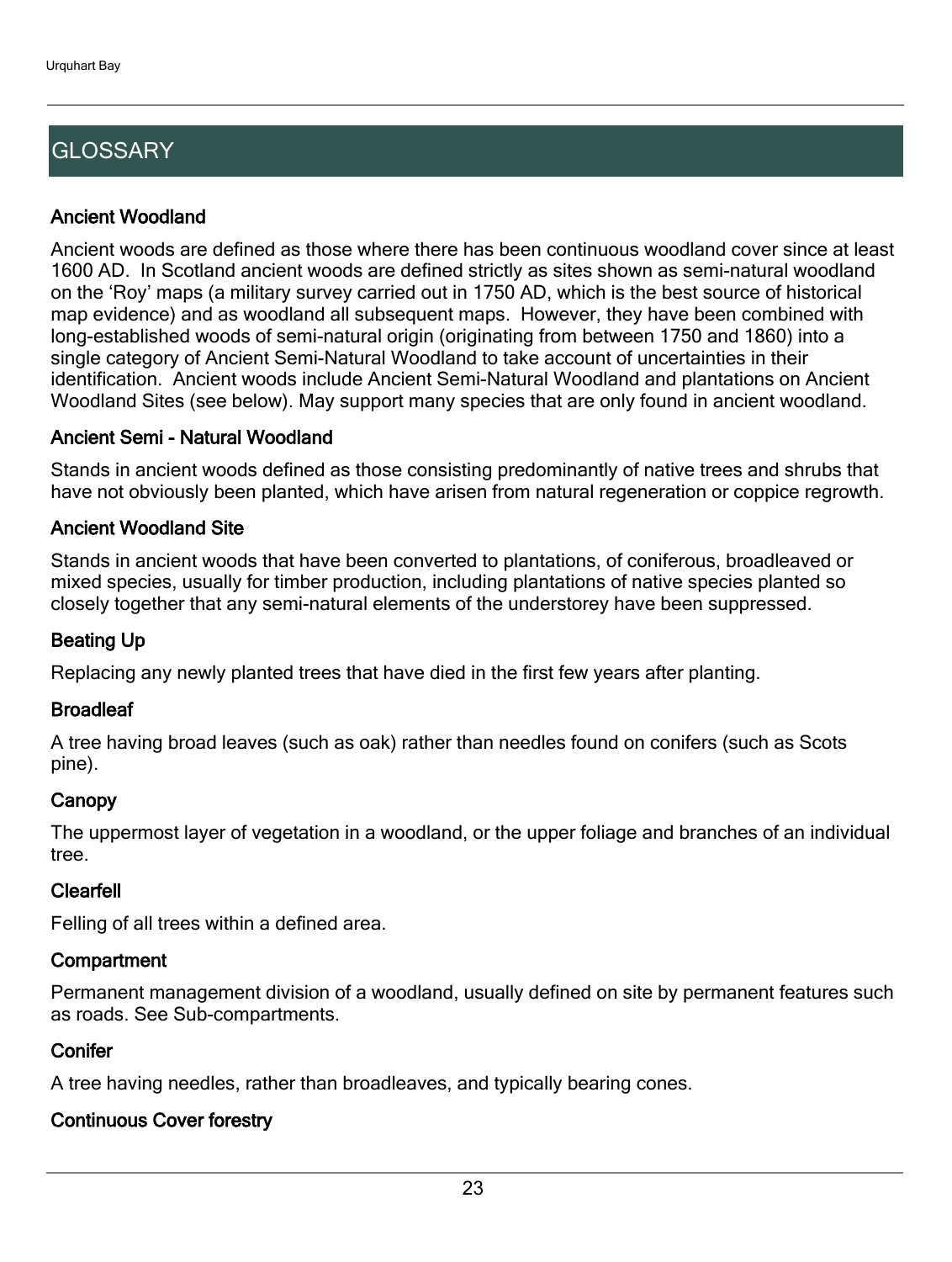A term used for managing woods to ensure that there are groups or individual trees of different ages scattered over the whole wood and that some mature tree cover is always maintained. Management is by repeated thinning and no large areas are ever completely felled all at once.

### **Coppice**

Trees which are cut back to ground levels at regular intervals (3-25 years).

### Exotic (non-native) Species

Species originating from other countries (or other parts of the UK) that have been introduced by humans, deliberately or accidentally.

### Field Layer

Layer of small, non-woody herbaceous plants such as bluebells.

### Group Fell

The felling of a small group of trees, often to promote natural regeneration or allow planting.

### Long Term Retention

Discrete groups of trees (or in some cases single trees) that are retained significantly past their economic felling age. Operations may still be carried out within them and thinning is often necessary to maintain stability.

### Minimum Intervention

Areas where no operations (such as thinning) will take place other than to protect public safety or possibly to control invasive exotic species.

### Mixed Woodland

Woodland made up of broadleaved and coniferous trees.

### National vegetation classification (NVC)

A classification scheme that allows an area of vegetation to be assigned to the standardised type that best matches the combination of plant species that it contains. All woodlands in the UK can be described as being one of 18 main woodland types (W1 - W18), which principally reflect soil and climatic conditions. For example, Upland Oakwoods are type W11, and normally occur on well drained infertile soils in the cooler and wetter north and west of Britain. Each main type can be subdivided into numerous subtypes. Most real woods contain more than one type or sub-type and inevitably some woods are intermediate in character and can't be properly described by any sub type.

### Native Species

Species that arrived in Britain without human assistance.

### Natural Regeneration

Naturally grown trees from seeds falling from mature trees. Also regeneration from coppicing and suckering.